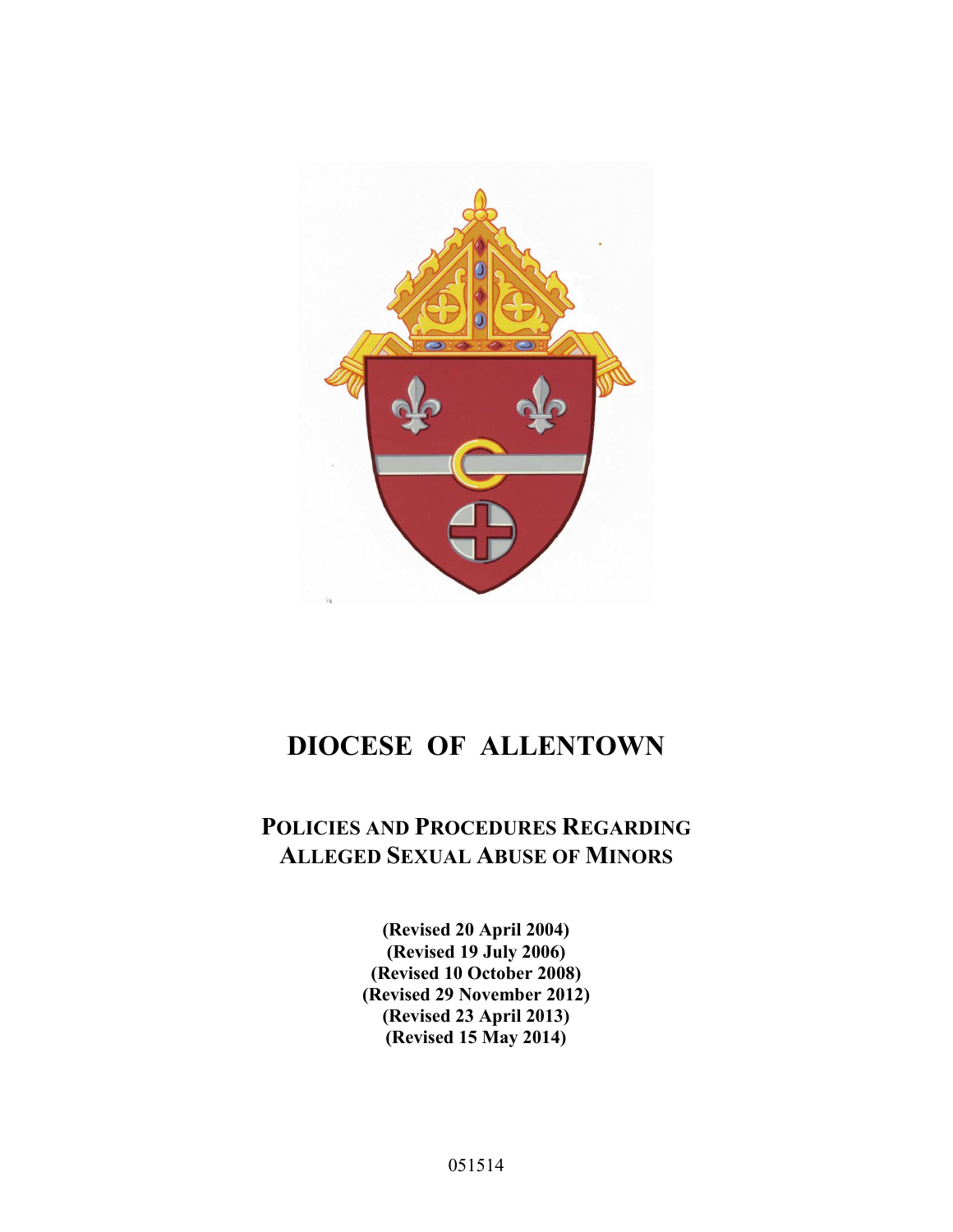# **TABLE OF CONTENTS**

|                |                            |                                    | Page   |
|----------------|----------------------------|------------------------------------|--------|
|                |                            |                                    | 1      |
|                |                            |                                    | 7      |
|                | Section I:                 |                                    |        |
|                |                            |                                    | 8      |
| $\mathbf{A}$ . |                            |                                    | 8      |
| <b>B.</b>      |                            |                                    | 8      |
| $C$ .          |                            |                                    | 8      |
| D.             |                            |                                    |        |
| E.             |                            |                                    | 8<br>9 |
| F.             |                            |                                    | 9      |
|                |                            |                                    |        |
|                | Section II:                |                                    | 10     |
|                |                            |                                    |        |
| $A_{\cdot}$    |                            | Initial Response to Allegations    |        |
|                | 1.                         |                                    | 10     |
|                | 2.                         |                                    | 10     |
|                | 3.                         | Communication and Outreach         | 10     |
|                | $\overline{4}$ .           |                                    | 11     |
|                |                            |                                    |        |
| <b>B.</b>      | <b>Investigation Phase</b> |                                    |        |
|                | $\mathbf{1}$ .             |                                    | 11     |
|                | 2.                         |                                    | 11     |
|                | 3.                         |                                    | 11     |
|                | $\overline{4}$ .           | Presumption of Innocence During    |        |
|                |                            |                                    | 12     |
|                | 5.                         |                                    | 12     |
|                | 6.                         | Findings and Recommendations       | 12     |
|                | 7.                         |                                    | 12     |
|                | 8.                         |                                    | 12     |
|                | 9.                         | Other Cases – Not Involving Minors | 12     |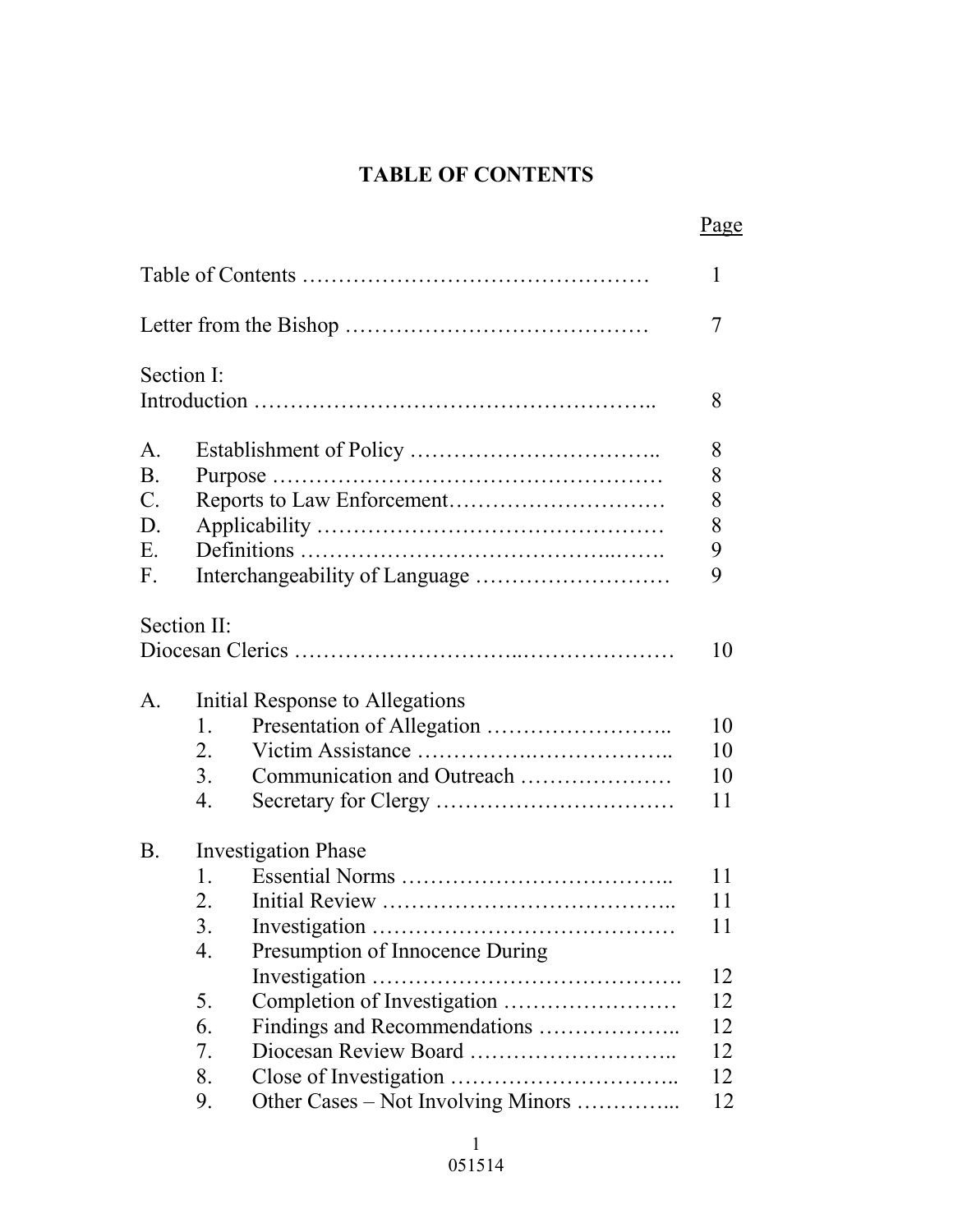| C. | <b>Action Phase</b>        |                                                   |    |  |  |
|----|----------------------------|---------------------------------------------------|----|--|--|
|    | 1.                         |                                                   | 13 |  |  |
|    | 2.                         | If Allegation Determined Probable                 | 13 |  |  |
|    | 3.                         | If Allegation Determined Not Probable             | 13 |  |  |
|    | $\overline{4}$ .           | If Allegation Determined Not Probable -           |    |  |  |
|    |                            |                                                   | 14 |  |  |
|    | 5.                         | If Allegation Determined Not Probable, But        |    |  |  |
|    |                            |                                                   | 14 |  |  |
|    | 6.                         | Admission by Accused to Allegation                | 14 |  |  |
|    | 7.                         | <b>Ongoing Full Cooperation With Governmental</b> |    |  |  |
|    |                            |                                                   | 14 |  |  |
|    | 8.                         |                                                   | 15 |  |  |
|    | 9.                         | Notice of Offer of Meeting With Bishop            | 15 |  |  |
|    |                            |                                                   |    |  |  |
|    | Section III:               |                                                   |    |  |  |
|    |                            |                                                   |    |  |  |
|    |                            |                                                   |    |  |  |
| A. |                            | Initial Response to Allegations                   |    |  |  |
|    | 1.                         |                                                   | 16 |  |  |
|    | 2.                         |                                                   |    |  |  |
|    | 3 <sub>1</sub>             |                                                   | 17 |  |  |
|    | 4.                         |                                                   |    |  |  |
| Β. | <b>Investigation Phase</b> |                                                   |    |  |  |
|    | 1.                         |                                                   | 17 |  |  |
|    | 2.                         |                                                   | 17 |  |  |
|    | 3.                         | Presumption of Innocence During                   |    |  |  |
|    |                            |                                                   | 18 |  |  |
|    | 4.                         |                                                   | 18 |  |  |
|    | 5.                         | Findings and Recommendations                      | 18 |  |  |
|    | 6.                         |                                                   | 18 |  |  |
|    | 7.                         |                                                   | 18 |  |  |
| C. | <b>Action Phase</b>        |                                                   |    |  |  |
|    | 1.                         |                                                   | 19 |  |  |
|    | 2.                         | If Allegation Determined Probable                 | 19 |  |  |
|    | 3.                         | If Allegation Determined Not Probable             | 19 |  |  |
|    | 4.                         | If Allegation Determined Not Probable –           |    |  |  |
|    |                            |                                                   |    |  |  |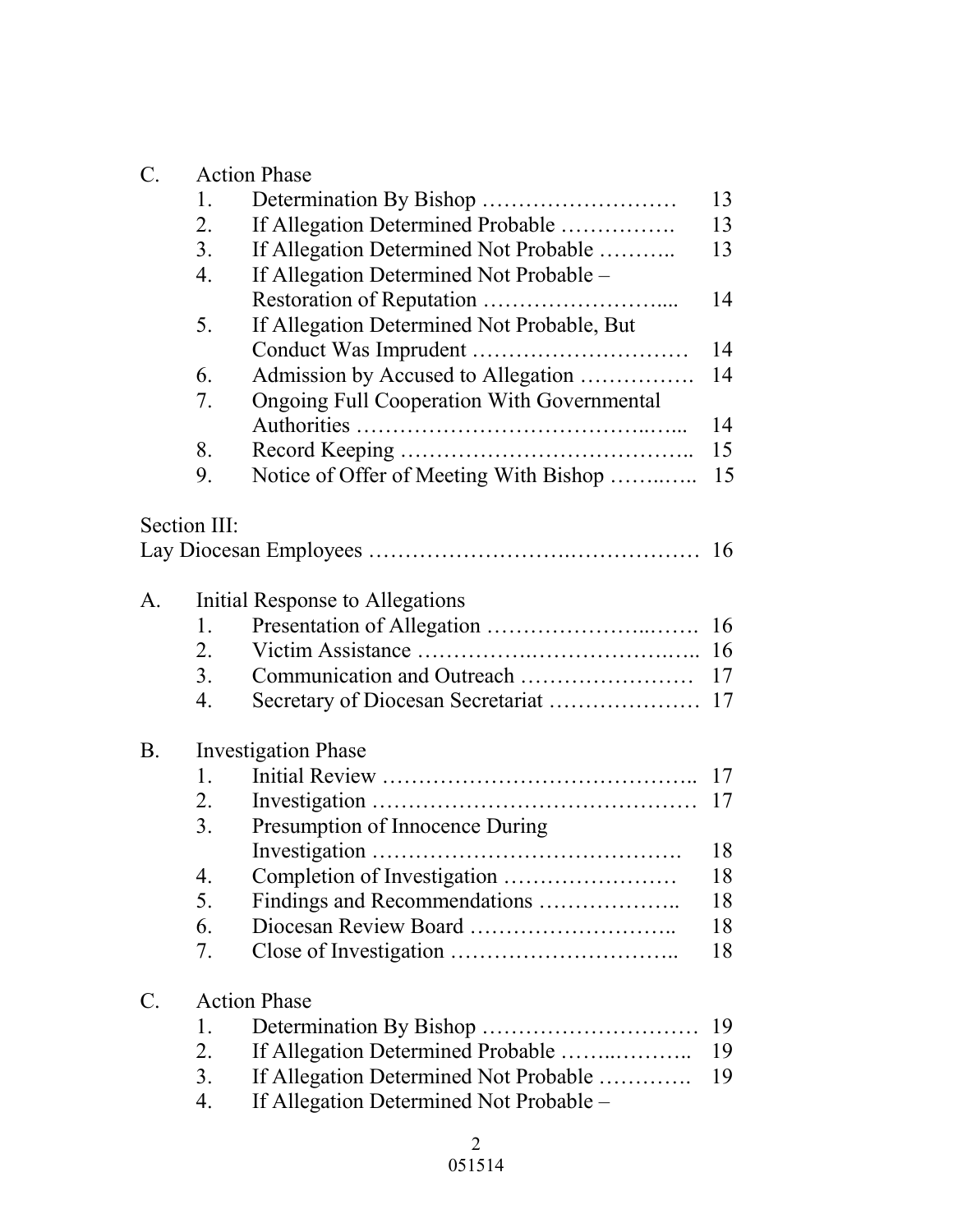|               |                            |                                                   | 19 |  |
|---------------|----------------------------|---------------------------------------------------|----|--|
|               | 5.                         | If Allegation Determined Not Probable, But        | 19 |  |
|               | 6.                         | Admission by Accused to Allegation                | 19 |  |
|               | 7.                         | <b>Ongoing Full Cooperation With Governmental</b> |    |  |
|               |                            |                                                   | 20 |  |
|               | 8.                         |                                                   | 20 |  |
|               | 9.                         | Notice of Offer of Meeting With Bishop            | 20 |  |
|               | Section IV:                |                                                   |    |  |
|               |                            |                                                   | 21 |  |
| A.            |                            | Initial Response to Allegations                   |    |  |
|               | 1.                         |                                                   | 21 |  |
|               | 2.                         |                                                   | 21 |  |
|               | 3 <sub>1</sub>             |                                                   | 22 |  |
|               | 4.                         |                                                   | 22 |  |
| <b>B</b> .    | <b>Investigation Phase</b> |                                                   |    |  |
|               | 1.                         |                                                   | 22 |  |
|               | 2.                         |                                                   | 23 |  |
|               | 3.                         | Presumption of Innocence During Investigation     | 23 |  |
|               | 4.                         |                                                   | 23 |  |
|               | 5.                         |                                                   | 23 |  |
|               | 6.                         |                                                   | 23 |  |
|               | 7.                         |                                                   |    |  |
| $\mathcal{C}$ | <b>Action Phase</b>        |                                                   |    |  |
|               | 1.                         |                                                   | 24 |  |
|               | 2.                         | If Allegation Determined Probable                 | 24 |  |
|               | 3.                         | If Allegation Determined Not Probable             | 24 |  |
|               | $\overline{4}$ .           | If Allegation Determined Not Probable –           |    |  |
|               |                            |                                                   | 24 |  |
|               | 5.                         | If Allegation Determined Not Probable, But        |    |  |
|               |                            |                                                   | 24 |  |
|               | 6.                         | Admission by Accused to Allegation                | 25 |  |
|               | 7.                         | <b>Ongoing Full Cooperation With Governmental</b> |    |  |
|               |                            |                                                   | 25 |  |
|               | 8.                         |                                                   | 25 |  |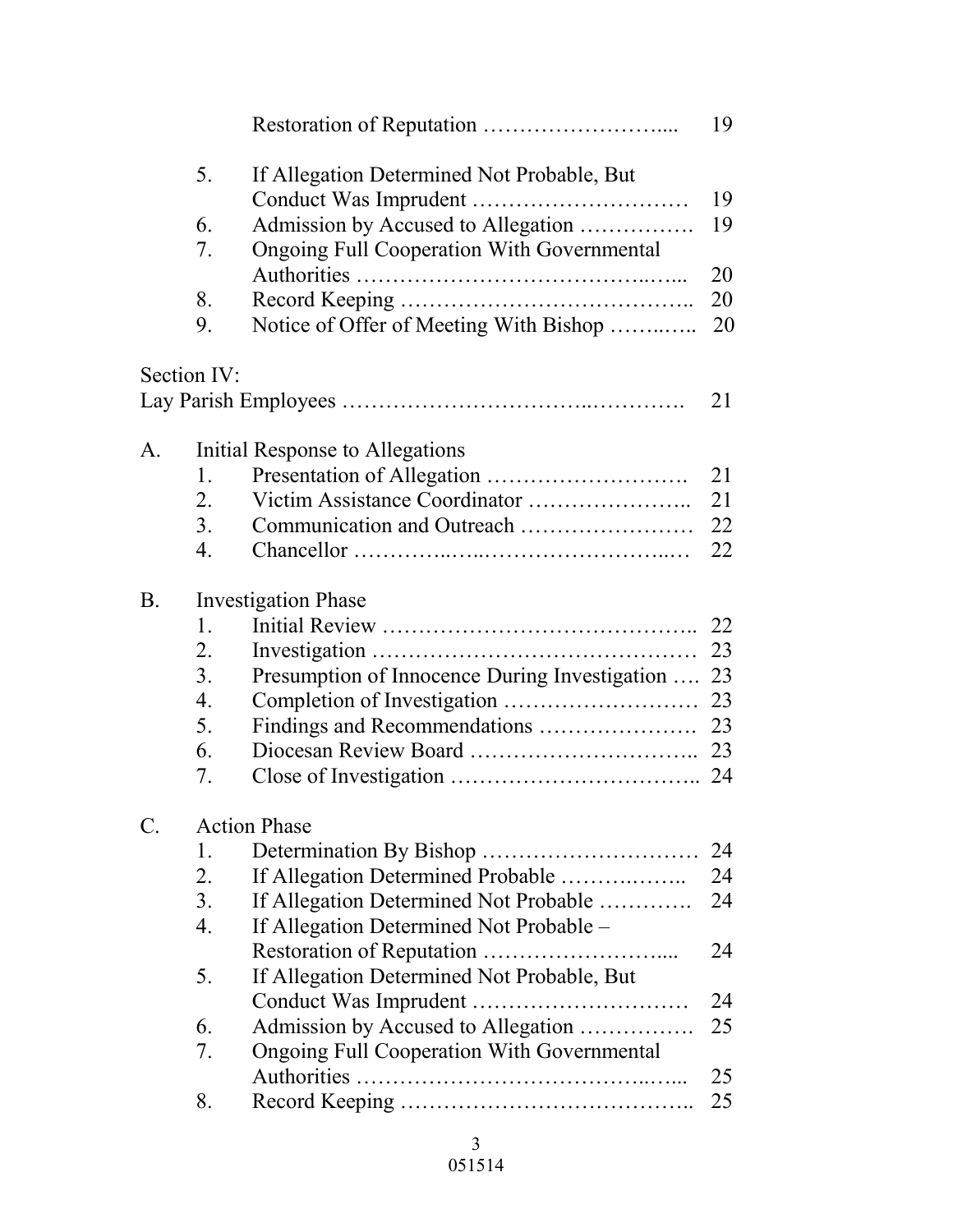|                 | 9.                         |                                                   |    |
|-----------------|----------------------------|---------------------------------------------------|----|
| Section V:      |                            |                                                   |    |
|                 |                            |                                                   | 26 |
| A.              |                            | Initial Response to Allegations                   |    |
|                 | 1.                         |                                                   | 26 |
|                 | 2.                         |                                                   | 26 |
|                 | 3 <sub>1</sub>             |                                                   |    |
|                 | 4.                         |                                                   |    |
| <b>B</b> .      | <b>Investigation Phase</b> |                                                   |    |
|                 | 1.                         |                                                   | 27 |
|                 | 2.                         |                                                   | 27 |
|                 | 3.                         | Presumption of Innocence During                   |    |
|                 |                            |                                                   |    |
|                 | 4.                         |                                                   |    |
|                 | 5.                         |                                                   | 28 |
|                 | 6.                         |                                                   |    |
|                 | 7.                         |                                                   | 28 |
| $\mathcal{C}$ . | <b>Action Phase</b>        |                                                   |    |
|                 | 1.                         |                                                   | 29 |
|                 | 2.                         | If Allegation Determined Probable                 | 29 |
|                 | 3.                         | If Allegation Determined Not Probable             | 29 |
|                 | 4.                         | If Allegation Determined Not Probable -           |    |
|                 |                            |                                                   | 29 |
|                 | 5                          | If Allegation Determined Not Probable, But        |    |
|                 |                            |                                                   | 29 |
|                 | 6.                         | Admission by Accused to Allegation                | 30 |
|                 | 7.                         | <b>Ongoing Full Cooperation With Governmental</b> |    |
|                 |                            |                                                   | 30 |
|                 | 8.                         |                                                   | 30 |
|                 | 9.                         | Notice of Offer of Meeting With Bishop            | 30 |
| Section VI:     |                            |                                                   |    |
|                 |                            |                                                   |    |
| A.              |                            | Initial Response to Allegations                   |    |
|                 | 1.                         |                                                   |    |
|                 |                            | 4                                                 |    |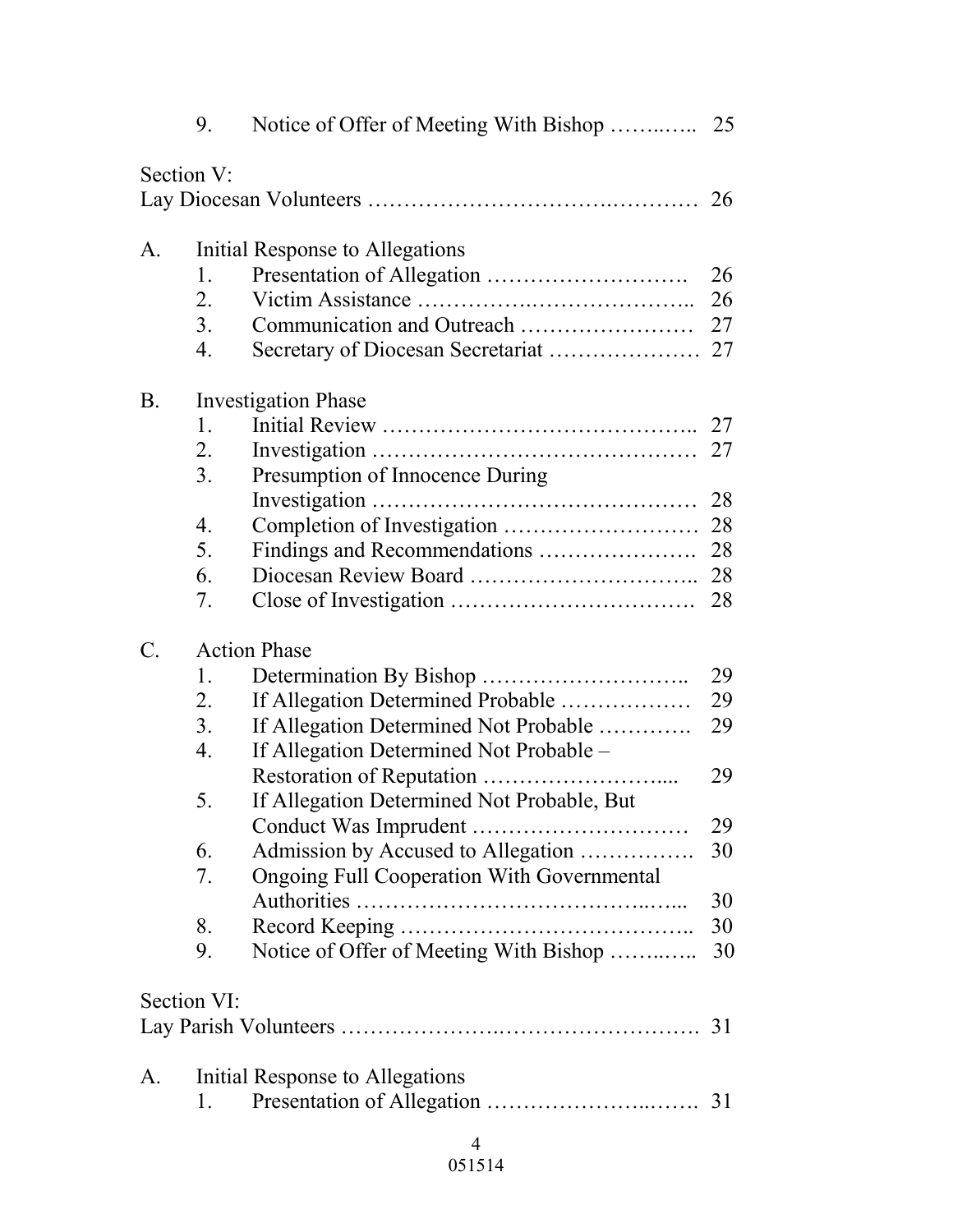|                 | 2.                         |                                                   |    |  |
|-----------------|----------------------------|---------------------------------------------------|----|--|
|                 | 3.                         |                                                   | 32 |  |
|                 | 4.                         |                                                   | 32 |  |
| <b>B.</b>       | <b>Investigation Phase</b> |                                                   |    |  |
|                 | 1.                         |                                                   |    |  |
|                 | 2.                         |                                                   | 32 |  |
|                 | 3.                         | Presumption of Innocence During                   |    |  |
|                 |                            |                                                   | 33 |  |
|                 | $\overline{4}$ .           |                                                   | 33 |  |
|                 | 5.                         |                                                   | 33 |  |
|                 | 6.                         |                                                   |    |  |
|                 | 7.                         |                                                   | 34 |  |
| $\mathcal{C}$ . |                            | <b>Action Phase</b>                               |    |  |
|                 | 1.                         |                                                   | 34 |  |
|                 | 2.                         | If Allegation Determined Probable                 | 34 |  |
|                 | 3.                         | If Allegation Determined Not Probable             | 34 |  |
|                 | $\overline{4}$ .           | If Allegation Determined Not Probable -           |    |  |
|                 |                            |                                                   | 34 |  |
|                 | 5.                         | If Allegation Determined Not Probable, But        |    |  |
|                 |                            |                                                   | 34 |  |
|                 | 6.                         | Admission by Accused to Allegation                | 35 |  |
|                 | 7.                         | <b>Ongoing Full Cooperation With Governmental</b> |    |  |
|                 |                            |                                                   | 35 |  |
|                 | 8.                         |                                                   | 35 |  |
|                 | 9.                         | Notice of Offer of Meeting With Bishop            | 35 |  |
|                 | Section VII:               |                                                   |    |  |
|                 |                            |                                                   | 36 |  |
| A.              |                            |                                                   | 36 |  |
| B.              |                            |                                                   | 36 |  |
| $\mathcal{C}$ . |                            |                                                   | 36 |  |
| D.              |                            |                                                   | 37 |  |
| Е.              | 37                         |                                                   |    |  |
| F.              |                            |                                                   | 37 |  |
| G.              |                            |                                                   | 37 |  |
| Н.              |                            |                                                   | 38 |  |
| I.              |                            | Quorum and Majority for Doing Business            | 38 |  |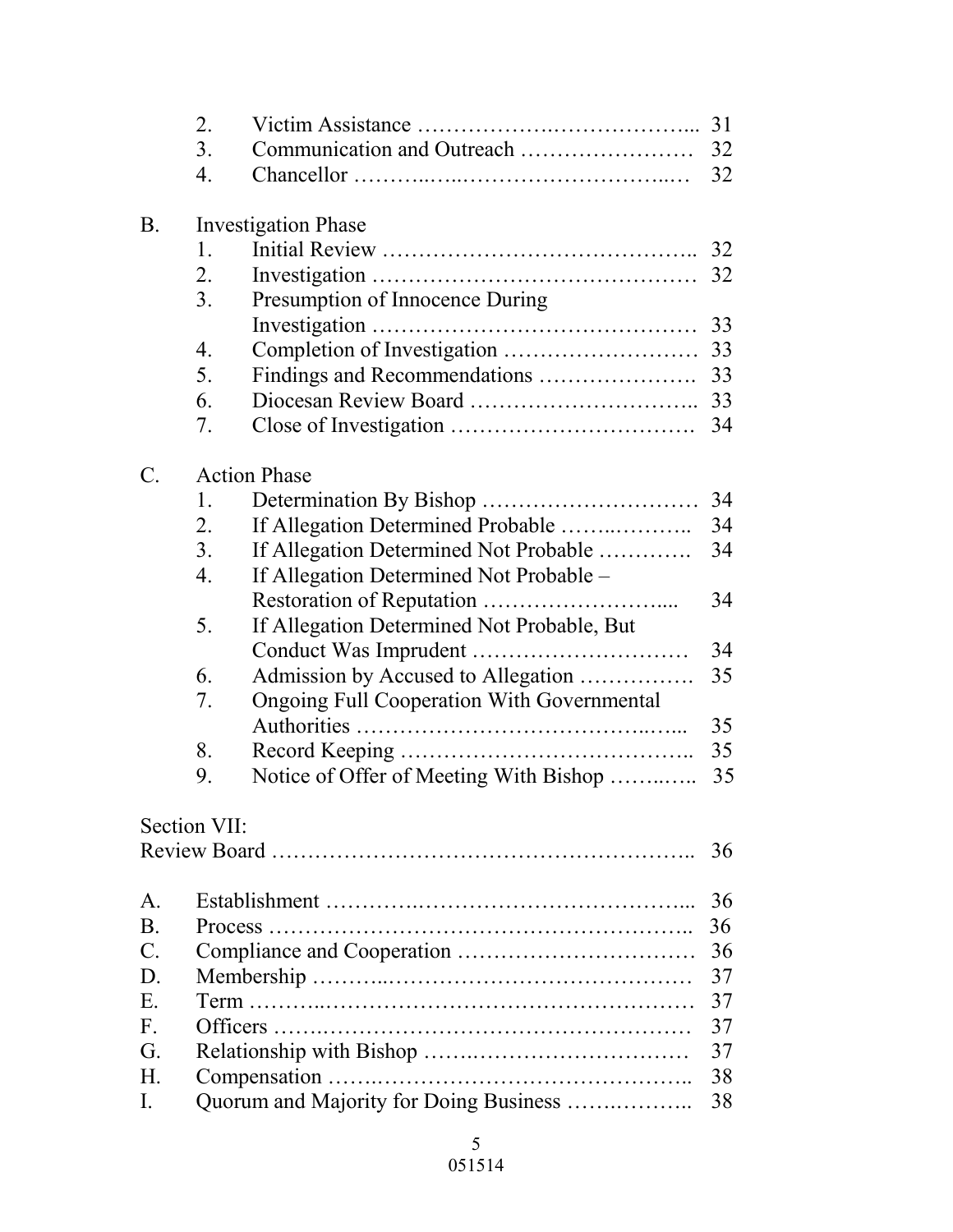| J.              |               | 38 |
|-----------------|---------------|----|
|                 | (a)           | 38 |
|                 | (b)           | 38 |
|                 | (c)           | 39 |
|                 | (d)           | 39 |
|                 | (e)           | 39 |
|                 | (f)           | 40 |
|                 | (g)           | 40 |
| $K_{\cdot}$     |               | 41 |
| L.              |               | 41 |
| M.              |               |    |
| N.              |               |    |
|                 | Section VIII: |    |
|                 |               |    |
| $\mathsf{A}$ .  |               | 42 |
| <b>B</b> .      |               | 42 |
| $\mathcal{C}$ . |               | 42 |
| D.              |               |    |
| E.              |               |    |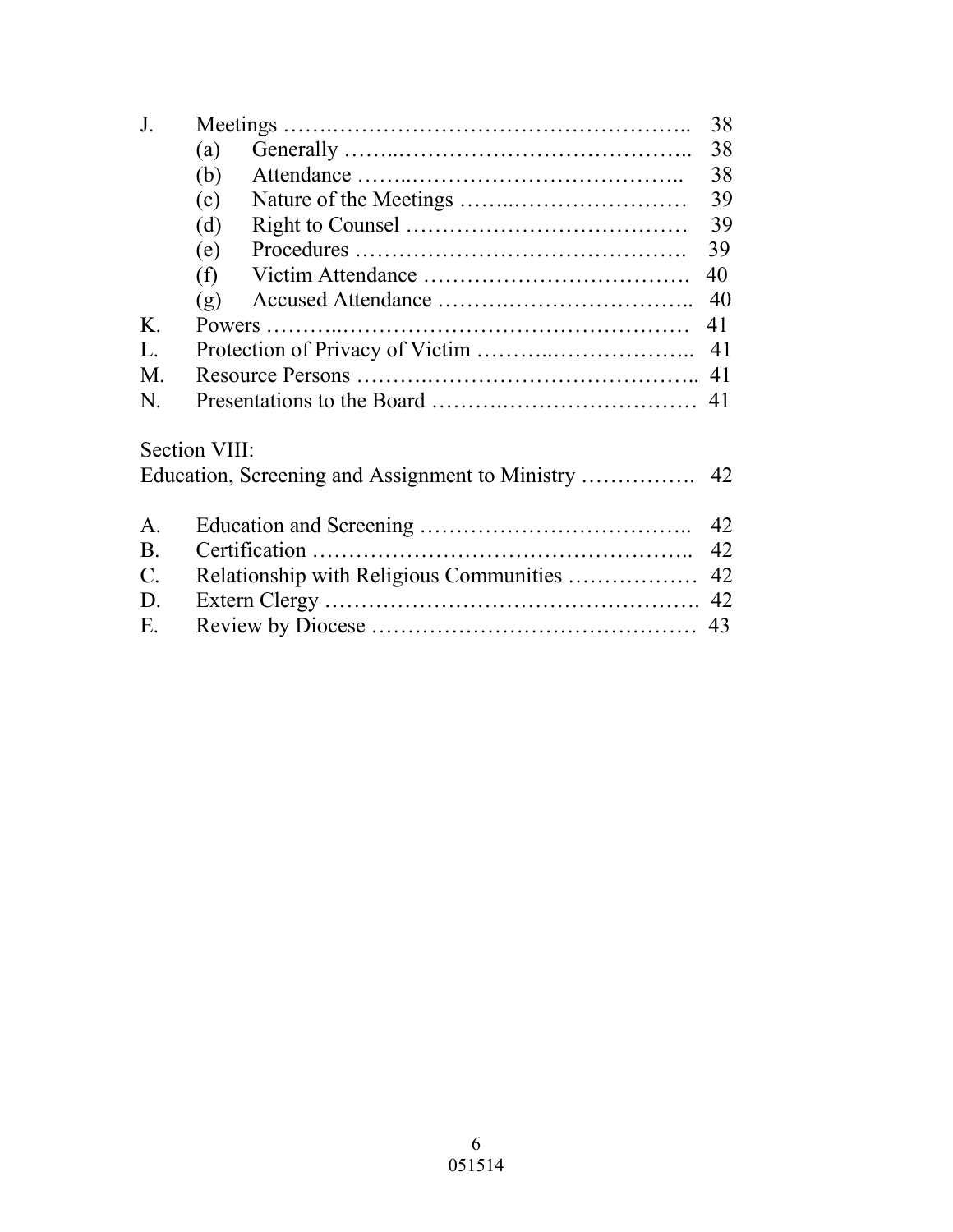#### DIOCESE OF ALLENTOWN

#### May 15, 2014

#### Dear Brothers and Sisters in Christ:

 Since the implementation in 2002 of the "Charter for the Protection of Children and Young People" by the Bishops of the United States, the Church has made significant progress in developing policies and procedures that help to provide safe environments for children and youth.

 The Diocese of Allentown is committed to the implementation of the Charter and the accompanying Essential Norms. We have educated thousands of Catholics through various programs for adults, teens and children. The Diocese continues ongoing training programs about providing safe environments for children and young people in all of our parishes, schools and institutions.

 The Diocese of Allentown has a long history of working to provide safe environments for children and young people. While the Diocese has had a policy in place since 1993, this current Policy is a revision and enhancement of a Diocesan policy that originated in 1998 and was revised and updated in 2004, 2006, 2008 and 2012.

 I am grateful to the members of the laity and clergy who have assisted in developing and implementing our policies over the past years. In order to emphasize the importance of this policy, I declare that:

#### **The "Policies and Procedures Regarding Alleged Sexual Abuse of Minors" has the force of Diocesan particular law and is binding on the entire Diocese of Allentown.**

Sincerely yours in Christ,

Most Rev. John O. Barres, D.D., S.T.D., J.C.L. Bishop of the Diocese of Allentown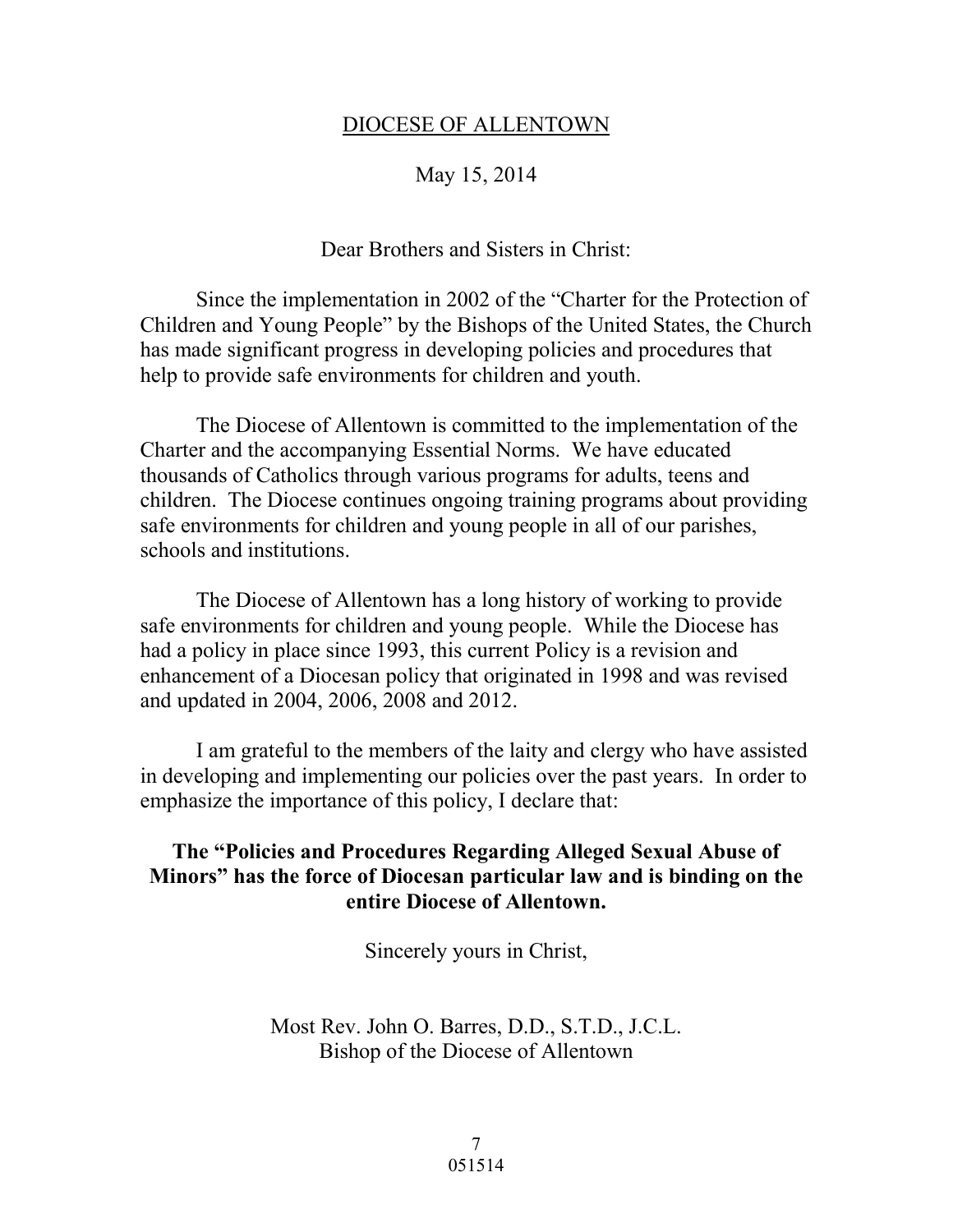#### **SECTION I**

#### **INTRODUCTION**

A. Establishment of Policy. Sexual abuse of minors is a crime, and it violates human dignity and the mission of the Roman Catholic Diocese of Allentown, and the Roman Catholic Church. Sexual abuse of a minor by a cleric is a crime in the universal law of the Church (CIC, c. 1395 §2; CCEO, c. 1453 §1) and is a crime in all jurisdictions in the United States. This policy is established to address the subject of sexual abuse of minors.

B. Purpose. This policy of the Diocese of Allentown focuses specifically on sexual abuse of minors (persons under 18 years of age) by diocesan clergy, lay employees of the Diocese, lay employees of Parishes, lay volunteers of the Diocese and lay volunteers of Parishes. The Diocese considers any allegation of sexual abuse or exploitation of a minor (as defined below) by a cleric or a layperson an extremely serious matter. The purpose of this policy is to respond to such allegations in a way that is effective in its application and fully compliant with applicable civil law.

C. Reports to Law Enforcement. All persons reporting complaints are to be informed of their right to contact law enforcement. The appropriate Diocesan representative, as determined below, will make any report required by law to governmental authorities, including any reports that should be made on behalf of any persons reporting complaints, where such persons lack sufficient use of reason.

D. Applicability.

1. This policy applies to all priests and deacons incardinated in the Diocese of Allentown, to all religious clerics and extern clerics entrusted with a canonical assignment by the Diocese of Allentown, to all lay employees of the Diocese, to all lay employees of Parishes (who are not diocesan employees), to all lay volunteers of the Diocese and to all lay volunteers of Parishes.

2. Religious clerics, extern clerics and lay people employed by or volunteering at institutions other than Diocesan institutions, are subject to the direction, authority, supervision, policies and procedures of the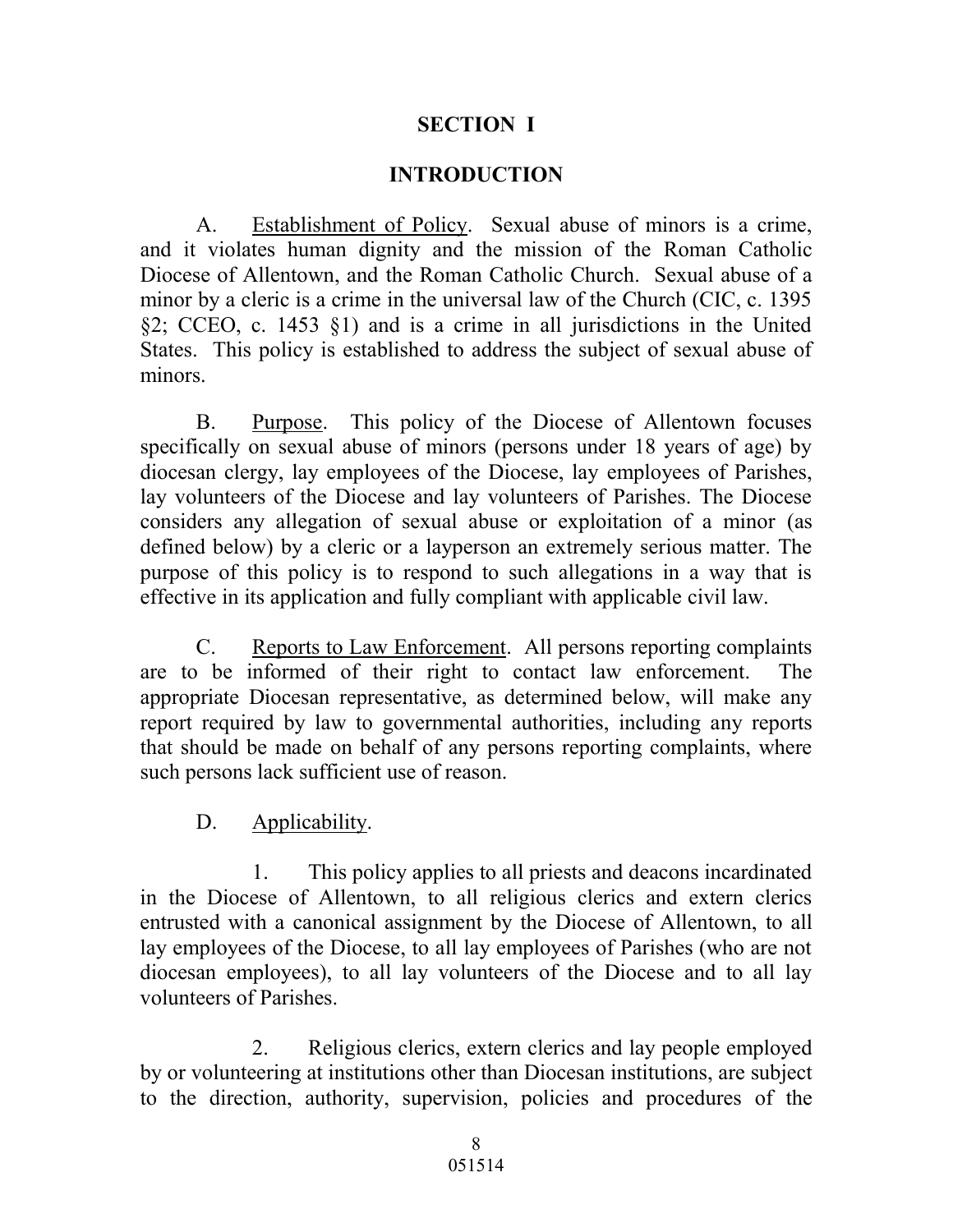superiors of their respective religious order, or Bishop of their respective diocese and not the Diocese of Allentown. The Diocese will cooperate with those religious superiors and bishops and the appropriate governmental authorities to address particular situations.

# E. Definitions.

1. "Sexual Abuse or Exploitation". The term "sexual abuse or exploitation" is defined in Pennsylvania law as follows: "The employment, use, persuasion, inducement, enticement, or coercion of any child to engage in or assist any other person to engage in any sexually explicit conduct or any simulation of any sexually explicit conduct for the purpose of producing any visual depiction, including photographing, videotaping, computer depicting or filming, of any sexually explicit conduct or the rape, sexual assault, involuntary deviate sexual intercourse, aggravated indecent assault, molestation, incest, indecent exposure, prostitution, statutory sexual assault or other form of sexual exploitation of children." (See Pennsylvania Child Protective Services Act at 23 Pa.C.S.A. §6303) and is also defined to include the possession or use of any child pornography and/or violation of any federal and/or state laws pertaining to child pornography.

2. "Minor". The term "minor" as used herein, means any person under the age of eighteen (18) years.

 3. "Clergy" or "Cleric". The terms "clergy" and/or "cleric" as used herein, mean any bishop, priest or deacon of the Diocese or in a canonical assignment by or in behalf of the Diocese of Allentown under the Canons of the Church.

 F. Interchangeability of Language. Words used in the masculine form as regards victims or employees or volunteers, are to be read to include the feminine, as particular circumstances indicate.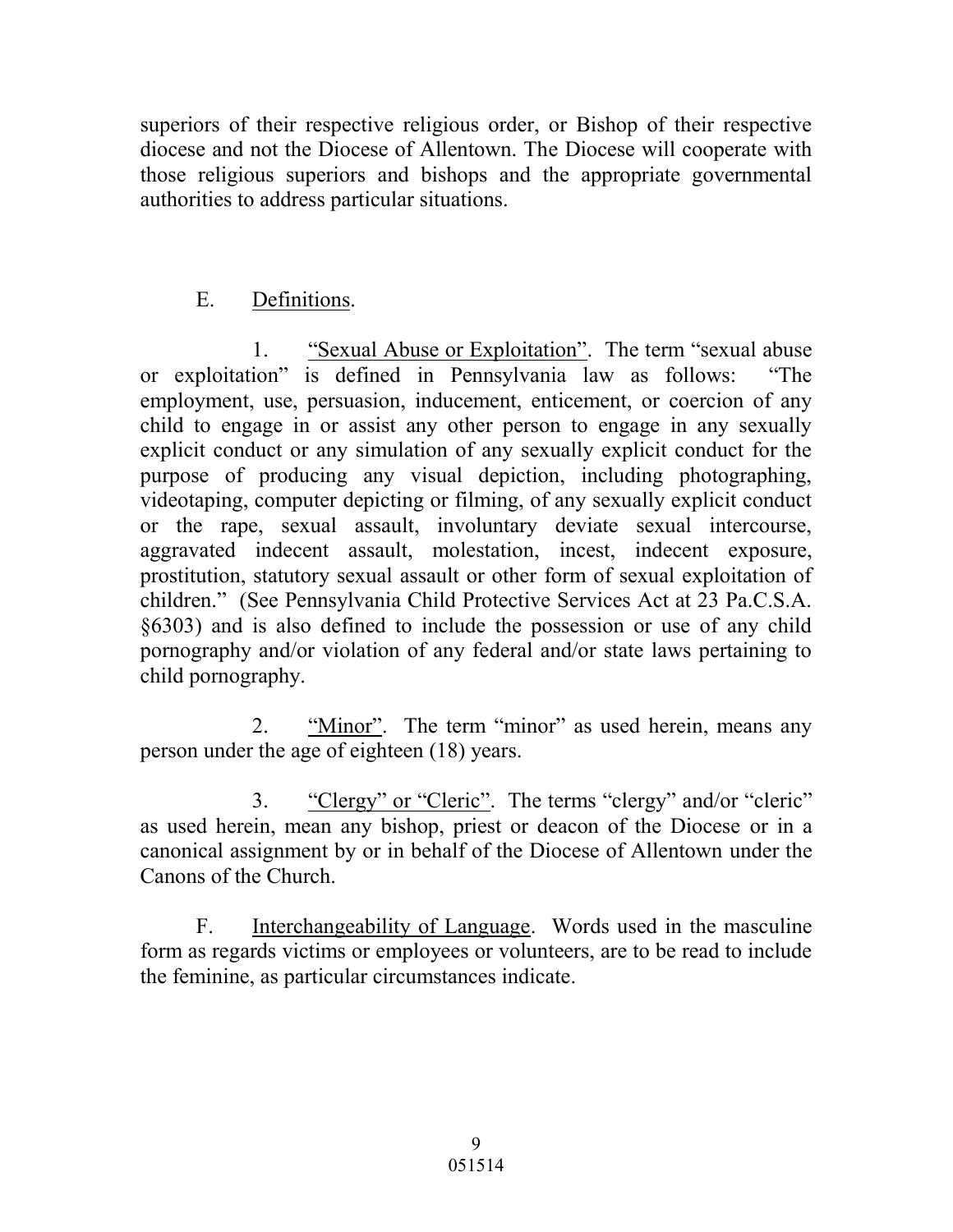### **SECTION II**

### **DIOCESAN CLERICS**

# **A. INITIAL RESPONSE TO ALLEGATIONS**

1. Presentation of Allegation. When an allegation is made to the Diocese of Allentown regarding sexual abuse or exploitation of a minor, the victim or other person reporting the allegation (which may include a parent or guardian in the case of a minor) is to be informed that the Diocese has a policy and procedures to be followed. Information concerning this policy, or a copy of this policy, should be made available to the person reporting the allegation. The policy is to be available on the internet web site of the Diocese. The person reporting the complaint is to be provided with information concerning the Victim Assistance Program of the Diocese and informed of his/her right to contact law enforcement. The diocesan procedures set forth herein will be initiated. The appropriate diocesan representative, as determined below, will make any report required by law to the appropriate governmental authorities.

2. Victim Assistance. The Diocese has established the position of Victim Assistance Coordinator. This person shall coordinate outreach assistance for the pastoral care of any person who claims to have been sexually abused as a minor by priests or deacons of the Diocese. The Victim Assistance Coordinator will offer to the victim (and/or family) pastoral support, and when deemed appropriate, assistance with the services of a diocesan recommended qualified psychologist, psychiatrist or counselor, to assist in the healing process. Temporary victim assistance may be offered pending completion of the Investigation Phase and Action Phase of this Policy, after which a determination could be made concerning further victim assistance. The nature, extent and scope of victim assistance to be offered will be made based on the unique facts of each case, with individual determinations to be made on a case by case basis. Information concerning the Victim Assistance Program is to be available on the internet web site of the Diocese.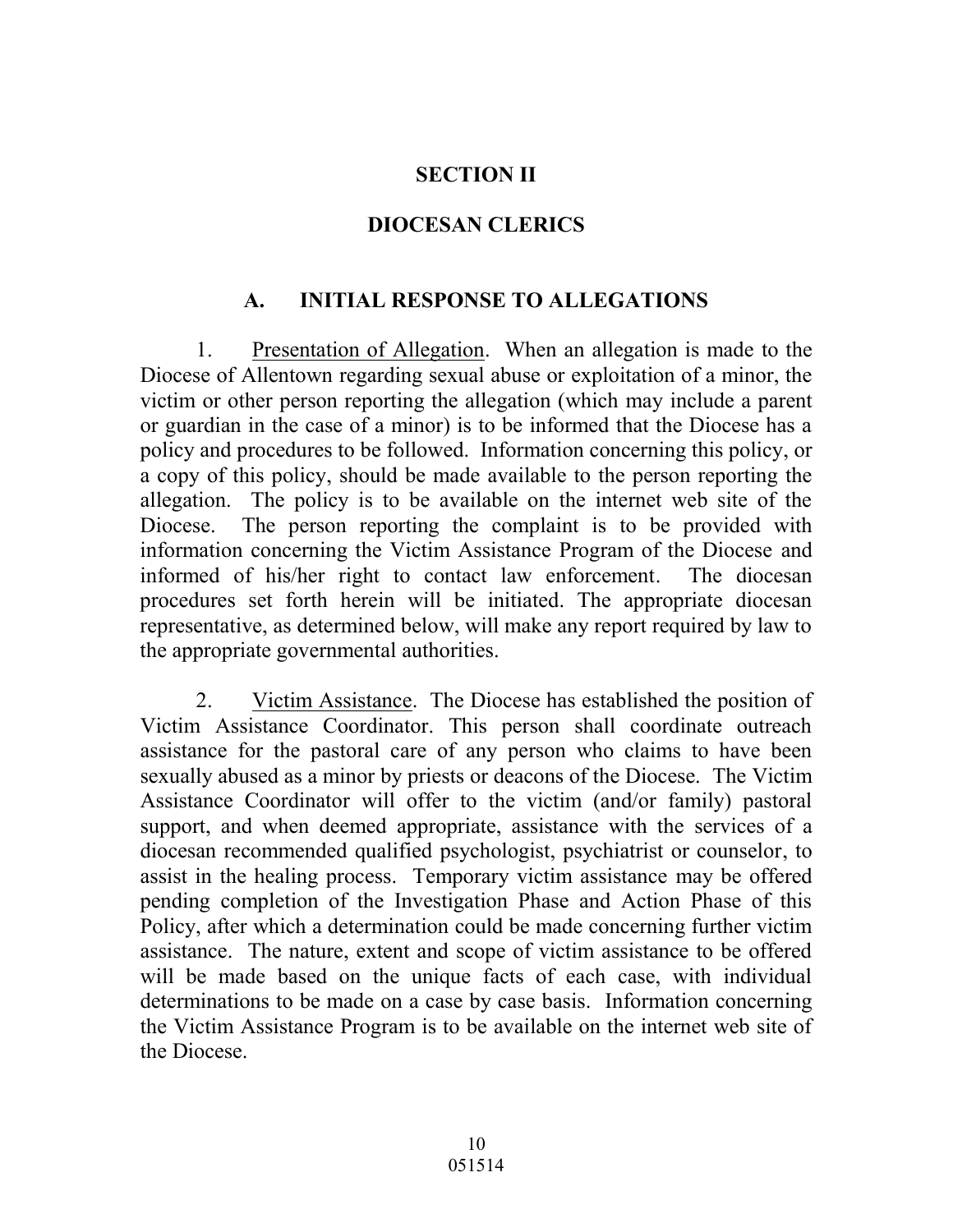3. Communication and Outreach. The Victim Assistance Coordinator will establish contact with the victim (and/or family) concerning the Victim Assistance Program of the Diocese.

- 4. Secretary for Clergy. The Secretary for Clergy will:
	- (a) Inform the Vicar General and the Diocesan Bishop of the allegation.
	- (b) Cooperate with governmental authorities make sure that the allegation is reported as the law requires, and to continue cooperation with them in accord with the requirements of the Pennsylvania Child Protective Services Act. In every instance the Diocese will support a victim's right to make a report to governmental authorities.
	- (c) Make himself available to those closest to the accused's official assignment, as needed and where appropriate, to help initiate a healing process for the benefit of those affected by the allegations.

# **B. INVESTIGATION PHASE**

1. Essential Norms. This procedure will be in full accord with the *Essential Norms* implementing the *Charter for the Protection of Children and Young People* promulgated December 12, 2002 and most recently revised on 16 June 2011, and as amended and updated from time to time.

2. Initial Review. The Secretary for Clergy is to review the allegation and recommend action to be taken. A recommendation as to the need for further investigation is also to be made. These recommendations shall be made expeditiously.

3. Investigation. If an allegation is made against a cleric of the Diocese of Allentown, when appropriate, a professional investigator will be requested to investigate the allegations. The investigation shall include interviews of the accused and the accuser, and shall proceed in a manner that does not interfere with and does not prevent a full and complete investigation by governmental authorities. Others who may have some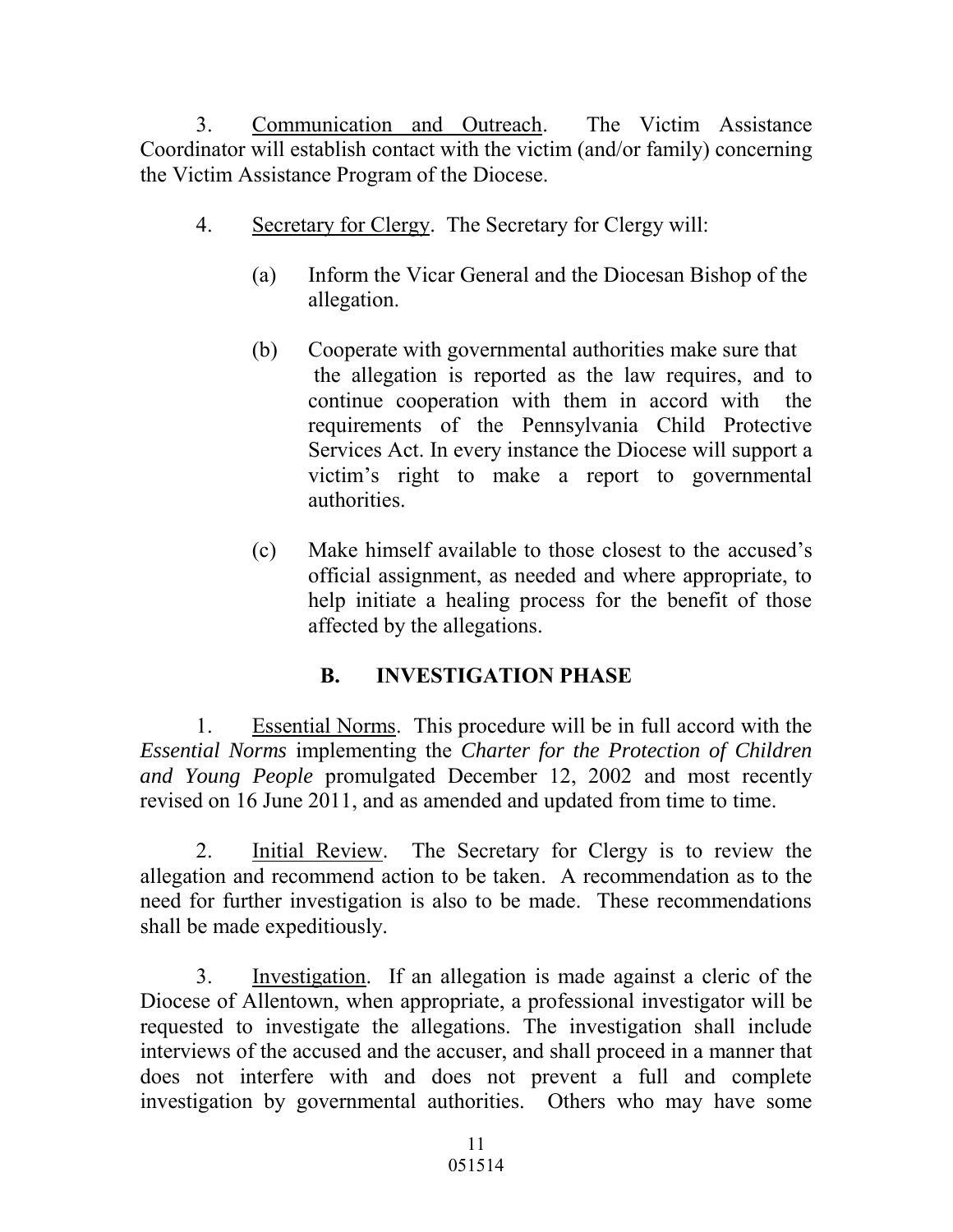knowledge of the particular situation may be interviewed. The accuser and the accused are to be advised of their right to civil (and in the case of the cleric, canonical) legal counsel. If the accuser declines to be interviewed, the accuser should be requested to present the allegation in writing, signed by the accuser. The Secretary for Clergy will recommend immediate, necessary action to be taken including, where the allegation is deemed credible, immediate removal of the cleric from public ministry.

4. Presumption of Innocence During Investigation. During the investigation, the accused is to receive a presumption of innocence, and all appropriate steps shall be taken to protect his reputation and also to protect the reputation of the accuser. Care must be taken lest anyone's good name be endangered by this investigation. The accused cleric's canonical and legal rights must be respected, including the preservation of the cleric's reputation. The accuser's legal rights and reputation must also be respected and preserved.

5. Completion of Investigation. The investigation should be completed expeditiously. The Secretary for Clergy is to report the findings of the investigation and provide a recommendation to the Bishop. The Secretary for Clergy may consult as needed with appropriate professionals for guidance and insight.

 6. Findings and Recommendations. The findings and recommendations received and/or made by the Secretary for Clergy as reported to the Diocesan Bishop and Vicar General, are to be submitted to the Diocesan Review Board, an advisory body to the Bishop.

7. Diocesan Review Board. The Diocesan Review Board advises the Bishop as to:

- (a) whether the findings which are gathered are sufficient to support the probable nature of the allegation, and
- (b) the cleric's suitability for ministry.

8. Close of Investigation. After the Review Board has presented its advice to the Diocesan Bishop, this brings the Investigation Phase to a close.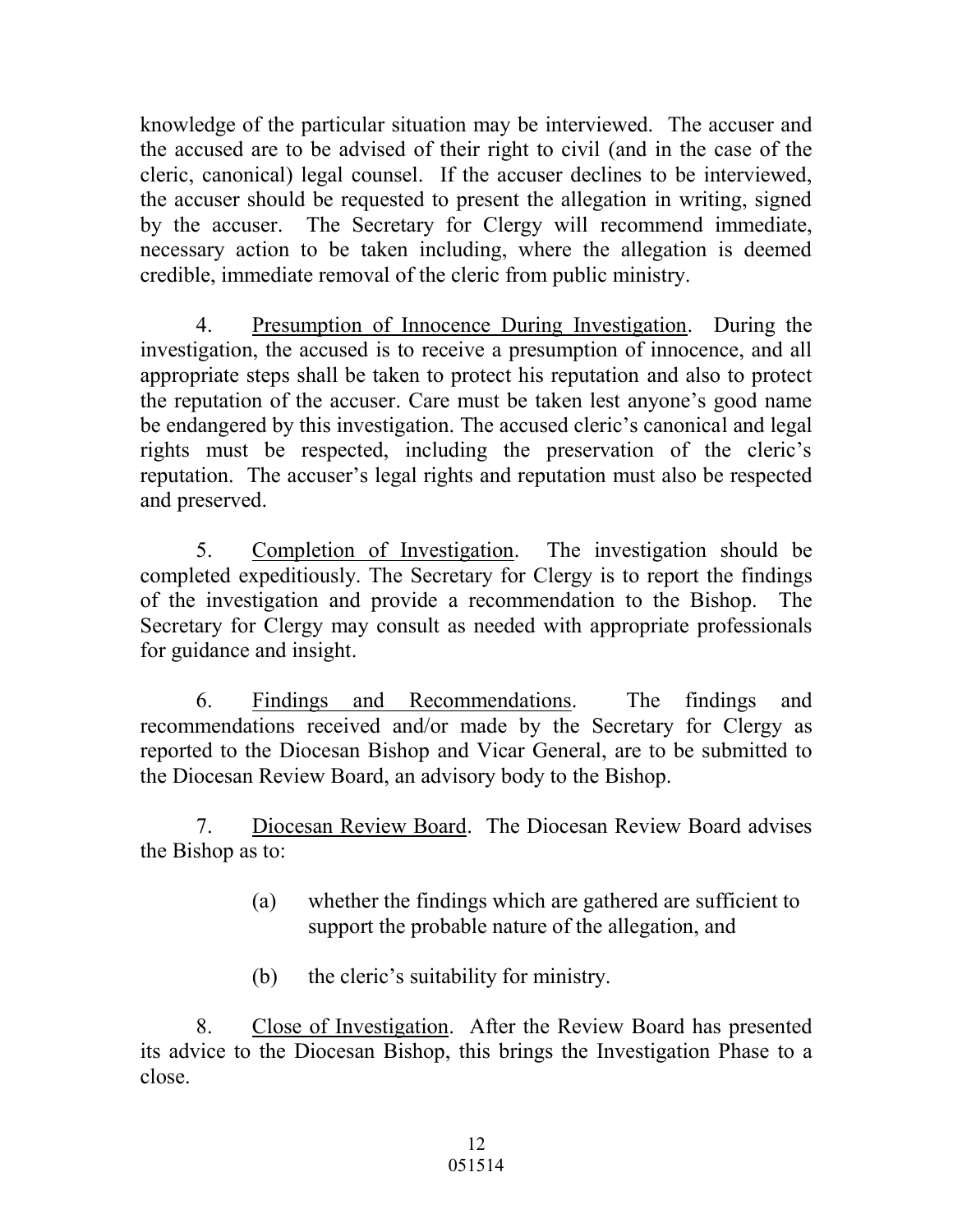9. Other Cases – Not Involving Minors. The Diocesan Bishop reserves the right, but shall not have the obligation, to refer other cases to the Review Board involving clerics, regardless of the age of the alleged victim of abuse.

# **C. ACTION PHASE**

1. Determination By Bishop. Once the Investigation Phase has been concluded, the Diocesan Bishop is to determine whether the allegation that has been investigated is probable. If so, he is then obligated by Article 13 of *Sacramentorum sanctitatis tutela* to transmit this matter to the Congregation for the Doctrine of the Faith which will advise the Diocesan Bishop how to proceed.

2. If Allegation Determined Probable. If the information gathered is sufficient in the opinion of the Diocesan Bishop to make the allegation probable, the following actions are to be undertaken:

- (a) The accused cleric is to be "promptly notified of the results of the investigation." (*Essential Norms* no. 6);
- (b) The Diocesan Bishop will then apply the precautionary measures in Canon 1722 of the *Code of Canon Law*. Canon 1722 calls for the withdrawal of the accused from exercising sacred ministry or from ecclesiastical office or function, imposition or prohibition of residence in a given place or territory, including prohibition from public (con)celebration of the Most Holy Eucharist pending the outcome of the process;
- (c) The Diocesan Bishop will then transmit the acts of the Preliminary Investigation with his *votum* to the Congregation for the Doctrine of the Faith.

3. If Allegation Determined Not Probable. If the information gathered is insufficient in the opinion of the Diocesan Bishop to make the allegation probable, the Bishop may terminate the process. The acts of the Investigation Phase and the *votum* of the Diocesan Bishop explaining the insufficiency or doubtful nature of the proofs are transmitted to the Congregation for the Doctrine of the Faith (*Essential Norms* no. 8A) If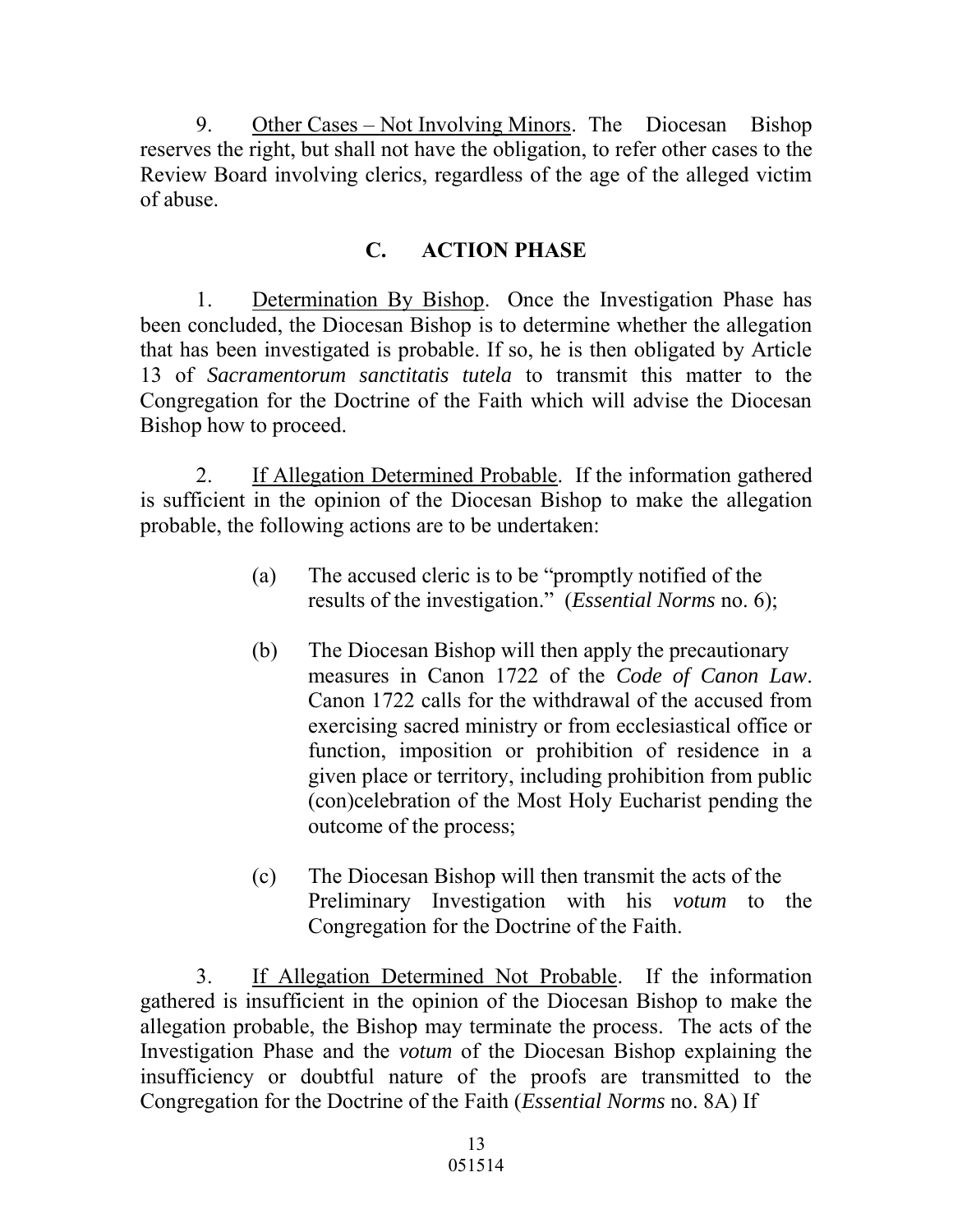deemed necessary, appropriate administrative action can be taken. (*Essential Norms* no. 9).

4. If Allegation Determined Not Probable – Restoration of Reputation. In the event that the investigation determines that there is an insufficient basis to determine that the accused has engaged in the conduct alleged, the Diocesan Bishop will act to restore the reputation of the accused, where such action is deemed appropriate.

5. If Allegation Determined Not Probable, But Conduct Was Imprudent. If after the investigation, the Bishop determines that an allegation against the accused is unfounded, but it is determined that the accused has acted imprudently, the Bishop may specify that the activities of the accused be restricted and that he be supervised, monitored and/or counseled. (cfr. *Essential Norms* no. 9) The Bishop makes all final decisions regarding the accused.

6. Admission by Accused to Allegation. If, at any time, the accused admits that he engaged in sexual abuse or exploitation of a minor:

- (a) The accused will be removed from his assignment and will not receive an assignment in the Diocese of Allentown. Dismissal from the clerical state is not excluded if the case so warrants.
- (b) The case will be forwarded to the appropriate Vatican Congregation.
- (c) The accused is subject to all aspects of civil, criminal and canon law that apply. The cleric will be provided with appropriate spiritual guidance, as well as psychological evaluation and treatment.

7. Ongoing Full Cooperation With Governmental Authorities. If the governmental authorities have commenced an investigation, cooperation with the governmental authorities is to continue, as required by law and the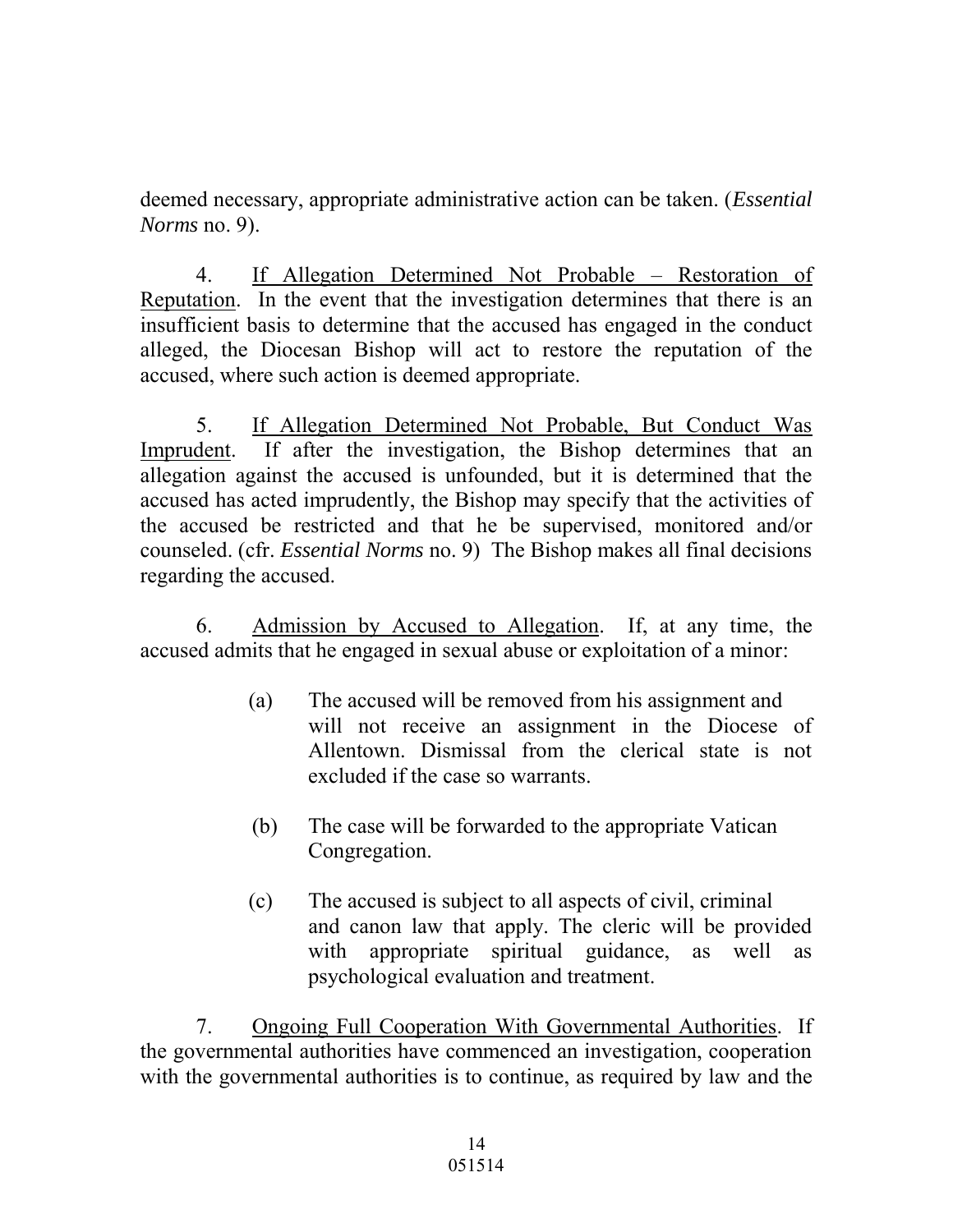Diocesan investigation may be deferred to avoid interference with any governmental investigation.

8. Record Keeping. The file of the investigation will be kept in the Archives of the Diocesan Curia according to the norms of Canon Law.

9. Notice of Offer of Meeting With Bishop. Upon the conclusion of the Action Phase, the victim is to be offered a meeting with the Bishop or his designee.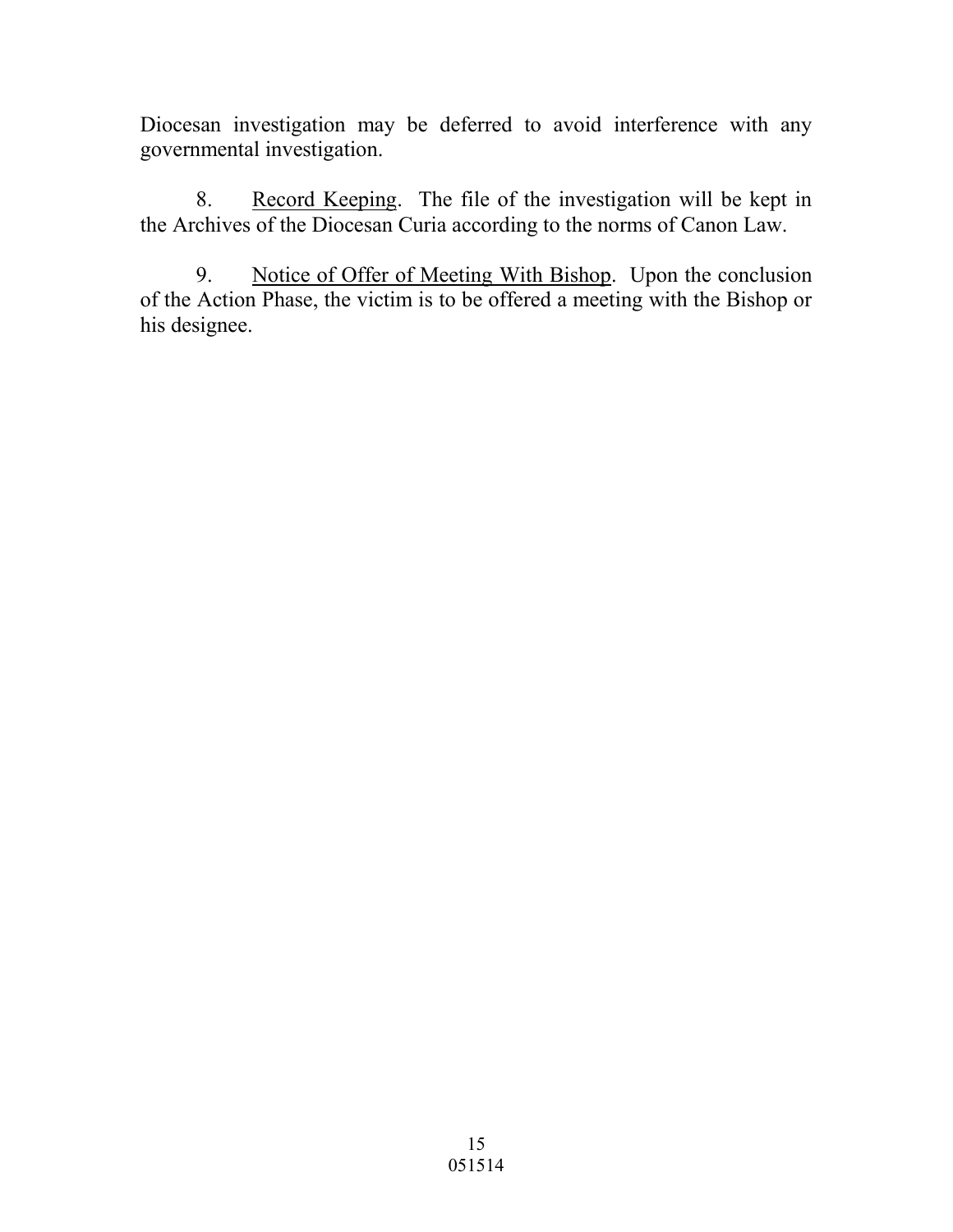#### **SECTION III**

### **LAY DIOCESAN EMPLOYEES**

# **A. INITIAL RESPONSE TO ALLEGATIONS**

#### 1. Presentation of Allegation.

(a) When an allegation is made to the Diocese of Allentown regarding sexual abuse or exploitation of a minor, the victim or other person reporting the allegation (which may include a parent or guardian in the case of a minor) is to be informed that the Diocese has a policy and procedures to be followed. Information concerning this policy, or a copy of this policy, should be made available to the person reporting the allegation. The policy is to be available on the internet web site of the Diocese. The person reporting the complaint is to be provided with information concerning the Victim Assistance Program of the Diocese and informed of his/her right to contact law enforcement. The diocesan procedures set forth herein will be initiated. The appropriate diocesan representative, as determined below, will make any report required by law to the appropriate governmental authorities.

 (b) The allegation is to be reported immediately to the Secretary of the Diocesan Secretariat where the accused serves as an employee.

2. Victim Assistance. The Diocese has established the position of Victim Assistance Coordinator. This person shall coordinate outreach assistance for the pastoral care of any person who claims to have been sexually abused as a minor by a lay employee of the Diocese. Through Catholic Charities of the Diocese of Allentown, the Victim Assistance Coordinator will offer to the victim (and/or family) pastoral support, and when deemed appropriate, assistance with the services of a diocesan recommended qualified psychologist, psychiatrist or counselor, to assist in the healing process. Temporary victim assistance may be offered pending completion of the Investigation Phase and Action Phase of this Policy, after which a determination could be made concerning further victim assistance. The nature, extent and scope of victim assistance to be offered will be made based on the unique facts of each case, with individual determinations to be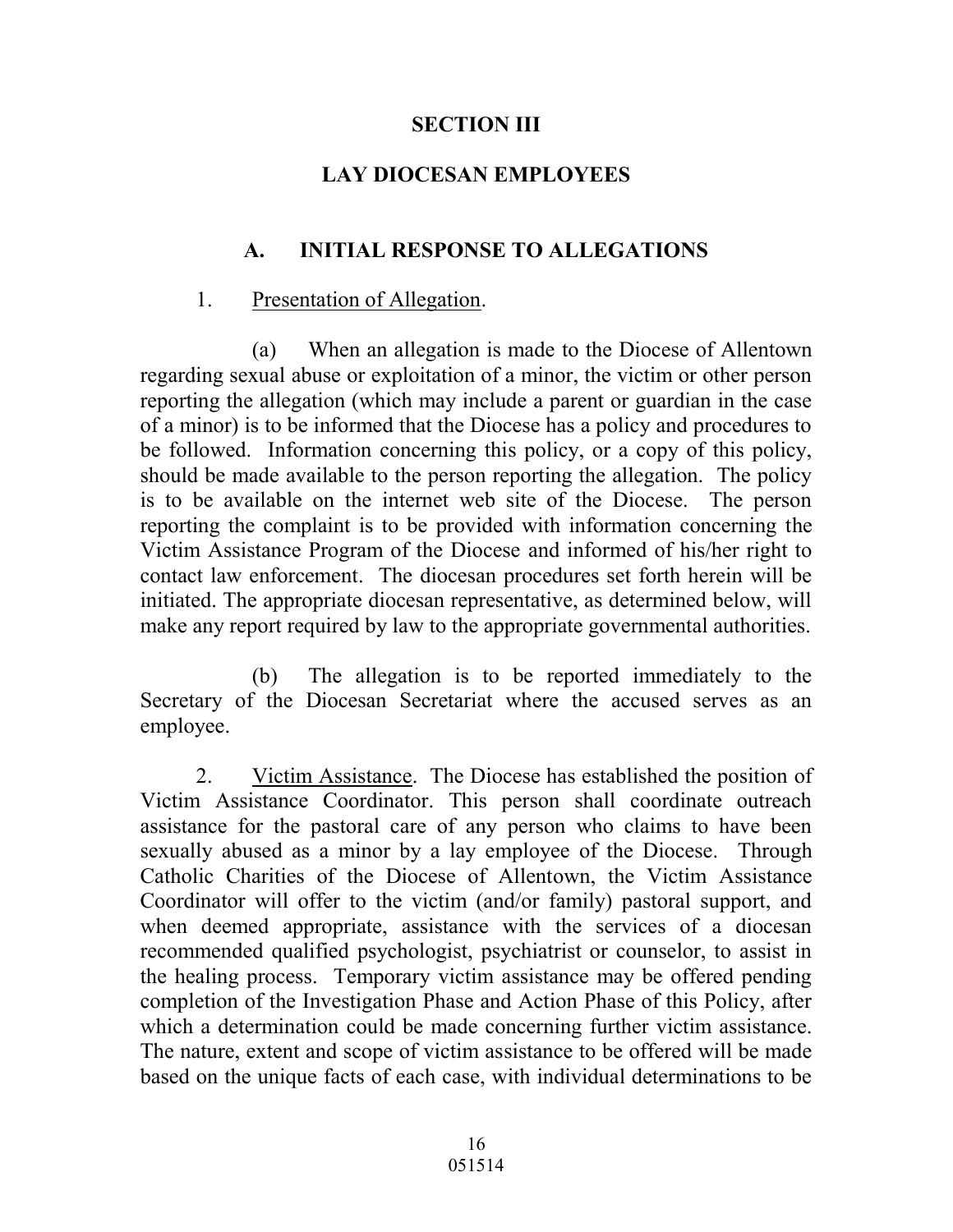made on a case by case basis. Information concerning the Victim Assistance Program is to be available on the internet web site of the Diocese.

3. Communication and Outreach. The Victim Assistance Coordinator will establish contact with the victim (and/or family) concerning the Victim Assistance Program of the Diocese.

4. Secretary of Diocesan Secretariat. The Secretary of the Diocesan Secretariat to whom the accused reports ("Secretary") will:

- (a) Inform the Vicar General of the allegation, who will then immediately inform the Diocesan Bishop of the allegation.
- (b) Cooperate with governmental authorities to report the allegation as the law requires, and to continue cooperation with them in accord with the requirements of the Pennsylvania Child Protective Services Act. In every instance the Diocese will support a victim's right to make a report to governmental authorities.
- (c) Make himself available to those closest to the accused's official assignment, as needed and where appropriate, to help initiate a healing process for the benefit of those affected by the allegations.

# **B. INVESTIGATION PHASE**

1. Initial Review. The Secretary of the Diocesan Secretariat to whom the accused person reports, with the assistance of the Diocesan Director of Human Resources, is to review the allegation and exercise discretion in recommending necessary action to be taken including, where the allegation is deemed probable, immediate administrative leave. A recommendation as to the need for further investigation is also to be made. These recommendations shall be made expeditiously.

2. Investigation. If it is determined that further investigation is appropriate, when appropriate, a professional investigator will be requested to investigate the allegations. The investigation shall include interviews of the accused and the accuser, and shall proceed in a manner that does not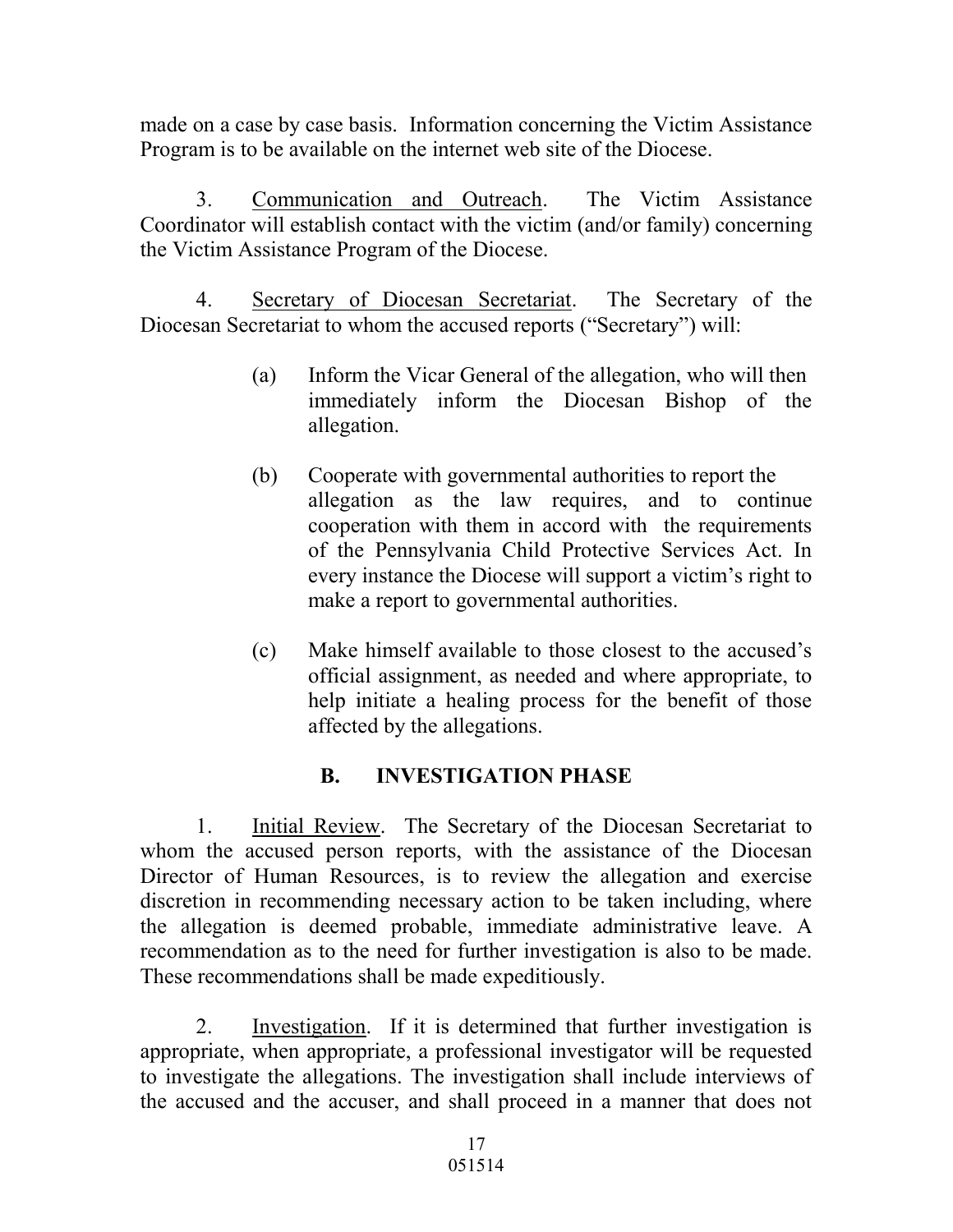interfere with and does not prevent a full and complete investigation by governmental authorities. Others who may have some knowledge of the particular situation may be interviewed. The accuser and the accused are to be advised of their right to civil legal counsel. If the accuser declines to be interviewed, the accuser should be requested to present the allegation in writing, signed by the accuser.

3. Presumption of Innocence During Investigation. During the investigation, the accused is to receive a presumption of innocence, and all appropriate steps shall be taken to protect his reputation and also to protect the reputation of the accuser. Care must be taken lest anyone's good name be endangered by this investigation. The accuser's and accused's legal rights must be respected, including the preservation of reputation.

4. Completion of Investigation. The investigation should be completed expeditiously. The Secretary is to report the findings of the investigation and provide a recommendation to the Bishop. The Secretary may consult as needed with appropriate professionals for guidance and insight; however, the Secretary must respect legitimate rights to confidentiality.

5. Findings and Recommendations. Subject to Section VII-A ("Review Board"), the findings and recommendations of the Secretary as reported to the Diocesan Bishop and Vicar General, may be submitted to the Diocesan Review Board, an advisory body to the Bishop.

6. Diocesan Review Board. The Diocesan Review Board may advise the Bishop as to:

- (a) whether the findings which are gathered are sufficient to support the probable nature of the allegation, and
- (b) the accused's suitability for continued employment.

7. Close of Investigation. If the matter has been submitted to the Diocesan Review Board, then after the Review Board has presented its advice to the Diocesan Bishop, this brings the Investigation Phase to a close.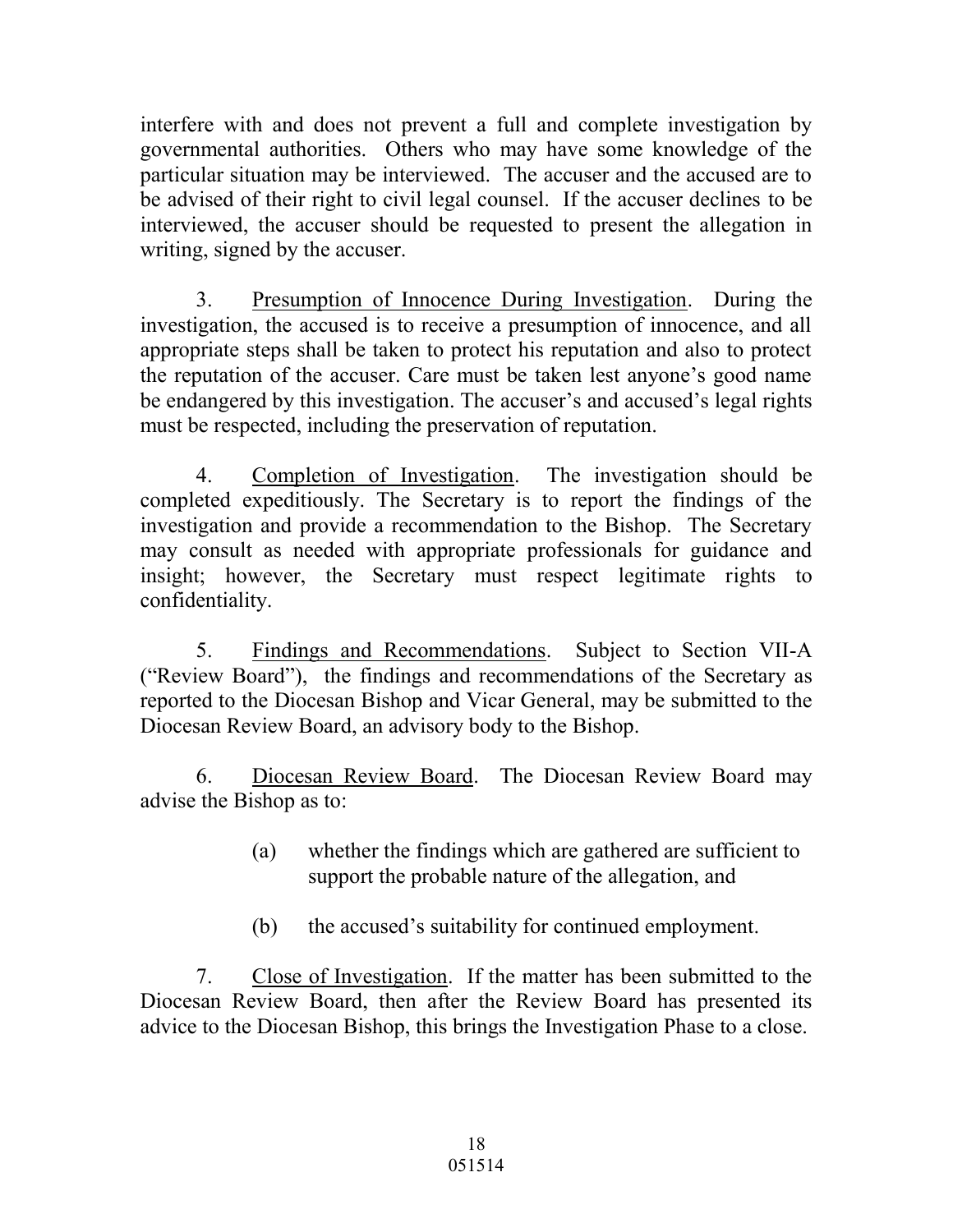# **C. ACTION PHASE**

1. Determination By Bishop. Once the Investigation Phase has been concluded, the Diocesan Bishop is to determine whether the allegation that has been investigated is probable.

2. If Allegation Determined Probable. If the information gathered is sufficient in the opinion of the Diocesan Bishop to make the allegation probable, the following actions are to be undertaken:

- (a) The accused is to be promptly notified of the results of the investigation;
- (b) The Diocesan Bishop will then apply precautionary measures including administrative leave from Diocesan employment;
- (c) The employment of the accused may be terminated.

3. If Allegation Determined Not Probable. If the information gathered is insufficient in the opinion of the Diocesan Bishop to make the allegation probable, the Bishop may terminate the process.

4. If Allegation Determined Not Probable – Restoration of Reputation. In the event that the investigation determines that there is an insufficient basis to determine that the accused has engaged in the conduct alleged, the Diocesan Bishop will act to restore the reputation of the accused, where in the judgment of the Diocese, such action is deemed appropriate.

5. If Allegation Determined Not Probable, But Conduct Was Imprudent. If after the investigation, the Bishop determines that an allegation against the accused is unfounded, but it is determined that the accused has acted imprudently, the Bishop may specify that the activities of the accused be restricted and that he be supervised, monitored, counseled or terminated. The Bishop makes all final decisions regarding the accused.

6. Admission by Accused to Allegation. If, at any time, the accused admits that he engaged in sexual abuse or exploitation of a minor: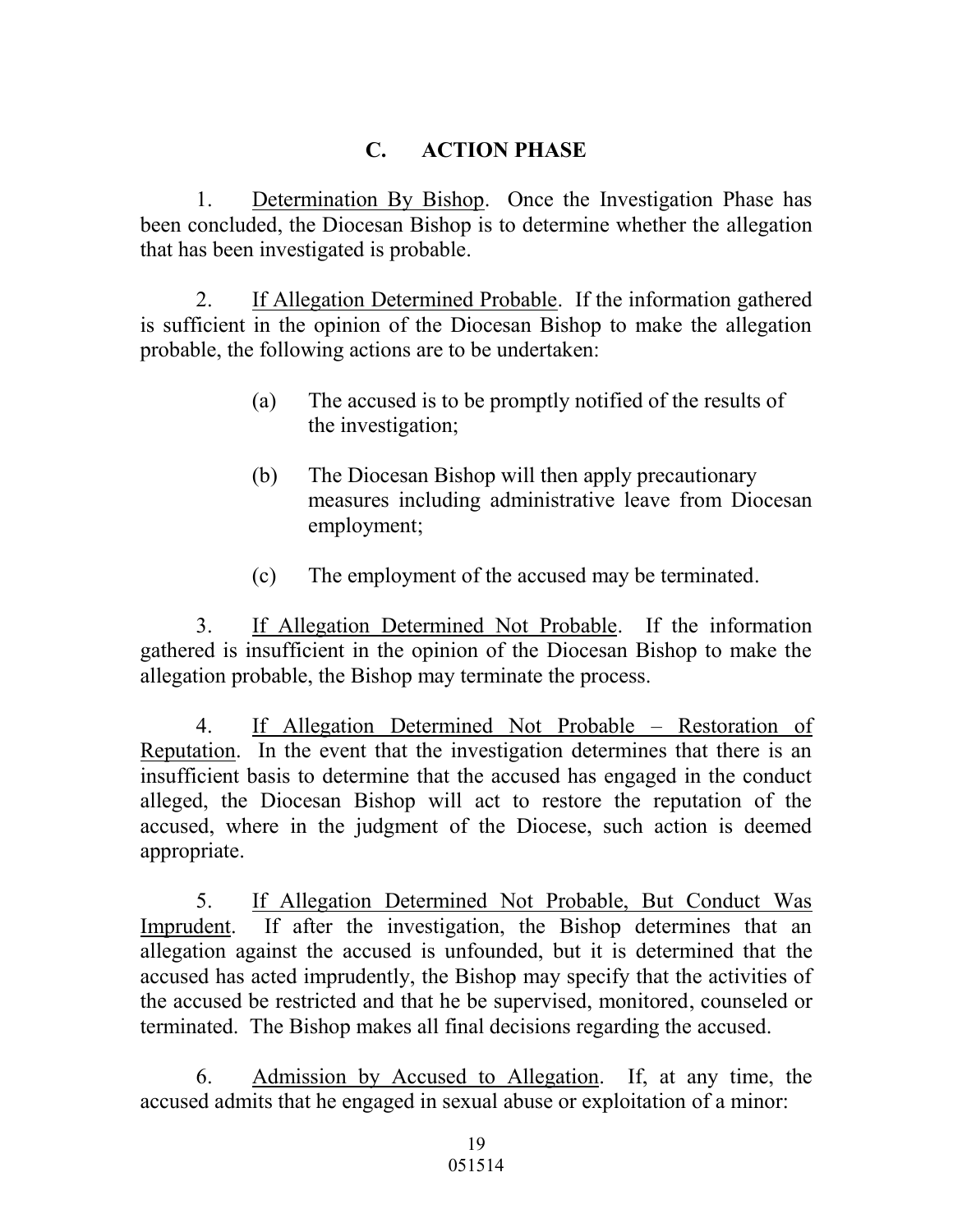- (a) The accused will be removed and terminated from his employment in the Diocese of Allentown.
- (b) The accused is subject to all aspects of civil and criminal law that apply.

7. Ongoing Full Cooperation With Governmental Authorities. If the governmental authorities have commenced an investigation, cooperation with the governmental authorities is to continue, as required by law and the Diocesan investigation may be deferred to avoid interference with any governmental investigation.

8. Record Keeping. The file of the investigation will be kept in the Diocesan Office of Human Resources.

9. Notice of Offer of Meeting With Bishop. Upon the conclusion of the Action Phase, the victim is to be offered a meeting with the Bishop or his designee.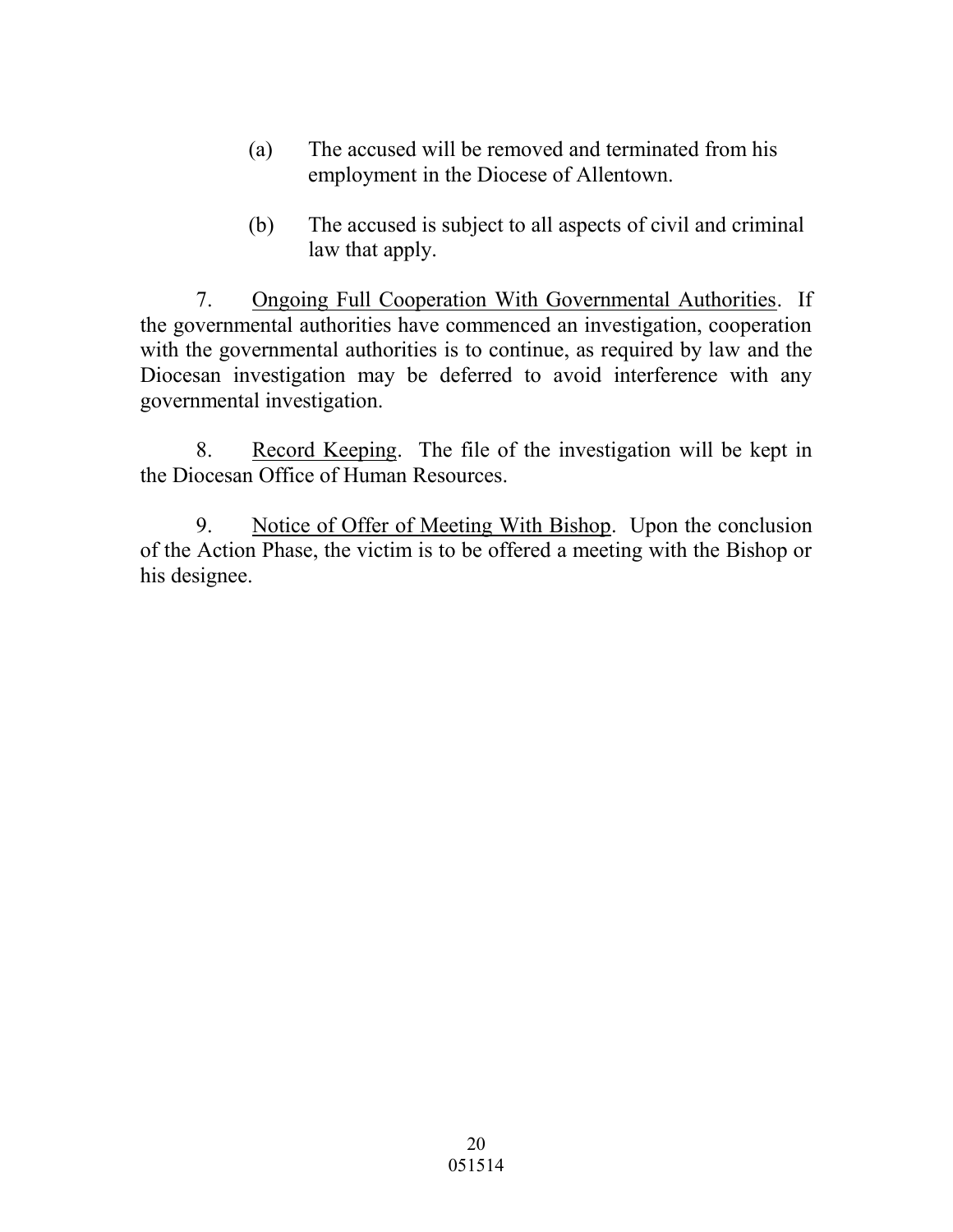#### **SECTION IV**

# **LAY PARISH EMPLOYEES**

# **A. INITIAL RESPONSE TO ALLEGATIONS**

### 1. Presentation of Allegation.

(a) When an allegation is made to a parish regarding sexual abuse or exploitation of a minor, the victim or other person reporting the allegation (which may include a parent or guardian in the case of a minor) is to be informed that the Diocese has a policy and procedures to be followed. Information concerning this policy, or a copy of this policy, should be made available to the person reporting the allegation. The policy is to be available on the internet web site of the Diocese. The person reporting the complaint is to be provided with information concerning the Victim Assistance Program of the Diocese and informed of his/her right to contact law enforcement. The diocesan procedures set forth herein will be initiated. The appropriate diocesan representative, as determined below, will make any report required by law to the appropriate governmental authorities.

 (b) The allegation is to be reported immediately to the Chancellor by the Pastor of the Parish. Should the report be made to the Parochial Vicar or a lay parish employee, he/she must immediately inform the Pastor, who will contact the Chancellor. In the event of the absence or unavailability of the Pastor, contact is to be made directly with the Chancellor.

2. Victim Assistance. The Diocese has established the position of Victim Assistance Coordinator. This person shall coordinate outreach assistance for the pastoral care of any person who claims to have been sexually abused as a minor by a lay employee of a parish. Through Catholic Charities of the Diocese of Allentown, the Victim Assistance Coordinator will offer to the victim (and/or family) pastoral support, and when deemed appropriate, assistance with the services of a diocesan recommended qualified psychologist, psychiatrist or counselor, to assist in the healing process. Temporary victim assistance may be offered pending completion of the Investigation Phase and Action Phase of this Policy, after which a determination could be made concerning further victim assistance. The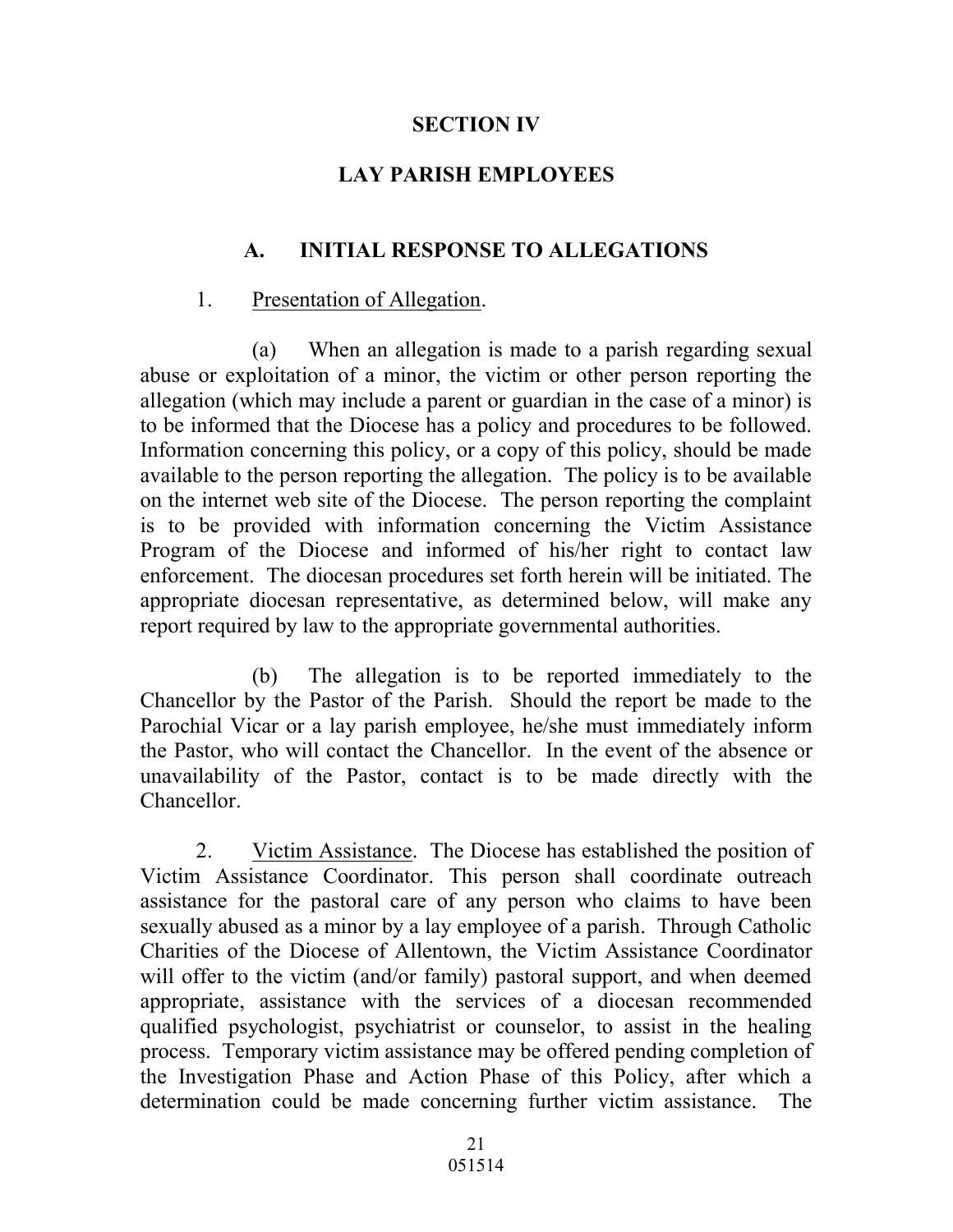nature, extent and scope of victim assistance to be offered will be made based on the unique facts of each case, with individual determinations to be made on a case by case basis. Information concerning the Victim Assistance Program is to be available on the internet web site of the Diocese.

3. Communication and Outreach. The Victim Assistance Coordinator will establish contact with the victim (and/or family) concerning the Victim Assistance Program of the Diocese.

- 4. Chancellor. The Chancellor will:
	- (a) Inform the Vicar General of the allegation, who will then immediately inform the Diocesan Bishop of the allegation.
	- (b) Cooperate with governmental authorities to make sure that the allegation is reported as the law requires, and to continue cooperation with them in accord with the requirements of the Pennsylvania Child Protective Services Act. In every instance the Diocese will support a victim's right to make a report to governmental authorities.
	- (c) The Pastor or Administrator shall make himself available to those closest to the accused's official assignment, as needed and where appropriate, to help initiate a healing process for the benefit of those affected by the allegations.

# **B. INVESTIGATION PHASE**

1. Initial Review. The Chancellor, with the assistance of the Diocesan Director of Human Resources (or in the case of a school, the Secretary for Catholic Education), and in cooperation with the Pastor of the Parish, is to review the allegation and exercise discretion in recommending necessary action to be taken including, where the allegation is deemed probable, immediate administrative leave. A recommendation as to the need for further investigation is also to be made. These recommendations shall be made expeditiously.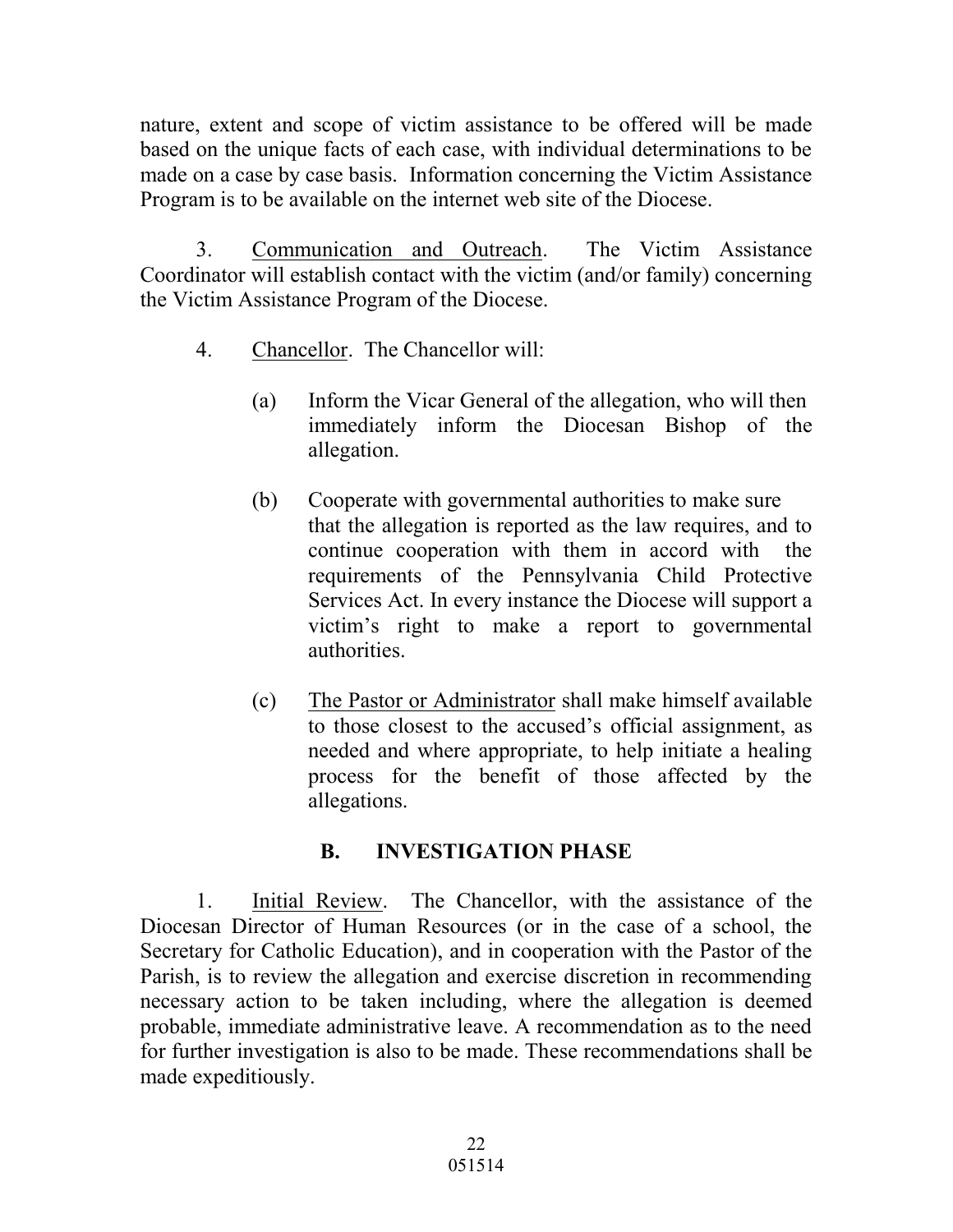2. Investigation. If it is determined that further investigation is appropriate, an investigator will be requested to investigate the allegations. The investigation shall include interviews of the accused and the accuser, and shall proceed in a manner that does not interfere with and does not prevent a full and complete investigation by governmental authorities. Others who may have some knowledge of the particular situation may be interviewed. The accuser and the accused are to be advised of their right to civil legal counsel. If the accuser declines to be interviewed, the accuser should be requested to present the allegation in writing, signed by the accuser.

3. Presumption of Innocence During Investigation. During the investigation, the accused is to receive a presumption of innocence, and all appropriate steps shall be taken to protect his reputation and also to protect the reputation of the accuser. Care must be taken lest anyone's good name be endangered by this investigation. The accuser's and accused's legal rights must be respected, including the preservation of reputation.

4. Completion of Investigation. The investigation should be completed expeditiously. The Chancellor is to report the findings of the investigation and provide a recommendation to the Bishop. The Chancellor may consult as needed with appropriate professionals for guidance and insight; however, the Chancellor must respect legitimate rights to confidentiality.

5. Findings and Recommendations. Subject to Article VII-A ("Review Board") the findings and recommendations of the Chancellor as reported to the Diocesan Bishop, may be submitted to the Diocesan Review Board, an advisory body to the Bishop.

6. Diocesan Review Board. The Diocesan Review Board may advise the Bishop as to:

- (a) whether the findings which are gathered are sufficient to support the probable nature of the allegation, and
- (b) the accused's suitability for continued employment, which is to be communicated to the Pastor, who has authority over management of Parish employees.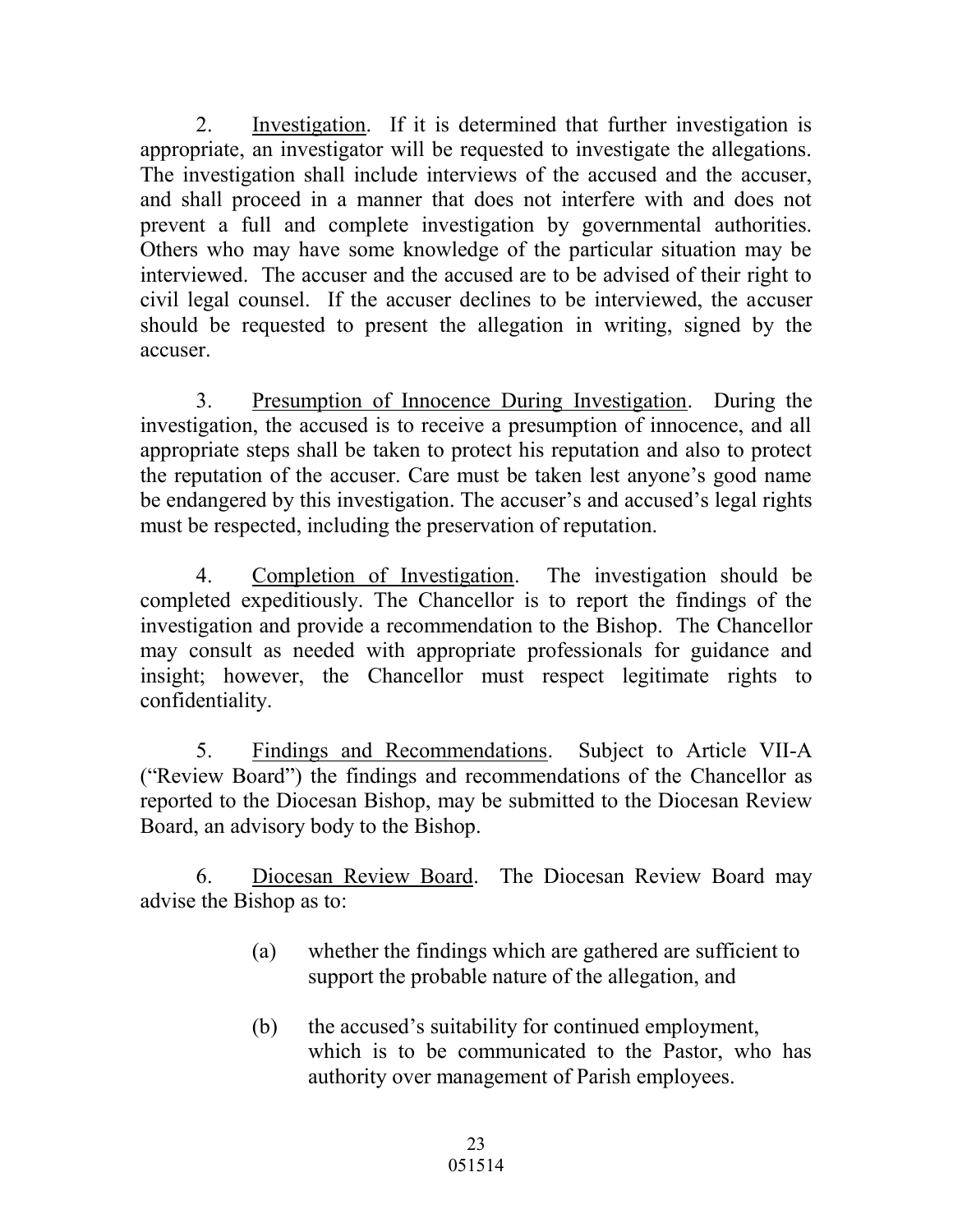7. Close of Investigation. If the matter has been submitted to the Diocesan Review Board, then after the Review Board has presented its advice to the Diocesan Bishop, this brings the Investigation Phase to a close.

# **C. ACTION PHASE**

1. Determination By Bishop. Once the Investigation Phase has been concluded, the Diocesan Bishop is to determine whether the allegation that has been investigated is probable.

2. If Allegation Determined Probable. If the information gathered is sufficient in the opinion of the Diocesan Bishop to make the allegation probable, the following actions are to be undertaken:

- (a) The accused is to be promptly notified of the results of the investigation;
- (b) The Pastor will then apply precautionary measures including administrative leave from parish employment (if any);
- (c) The Parish employment of the accused may be terminated.

3. If Allegation Determined Not Probable. If the information gathered is insufficient in the opinion of the Diocesan Bishop to make the allegation probable, the Bishop may terminate the process.

4. If Allegation Determined Not Probable – Restoration of Reputation. In the event that the investigation determines that there is an insufficient basis to determine that the accused has engaged in the conduct alleged, the Diocesan Bishop and the Pastor will act to restore the reputation of the accused, where in the judgment of the Diocese, such action is deemed appropriate.

5. If Allegation Determined Not Probable, But Conduct Was Imprudent. If after the investigation, the Bishop determines that an allegation against the accused is unfounded, but it is determined that the accused has acted imprudently, the Bishop may recommend to the Pastor that the activities of the accused be restricted and that he be supervised,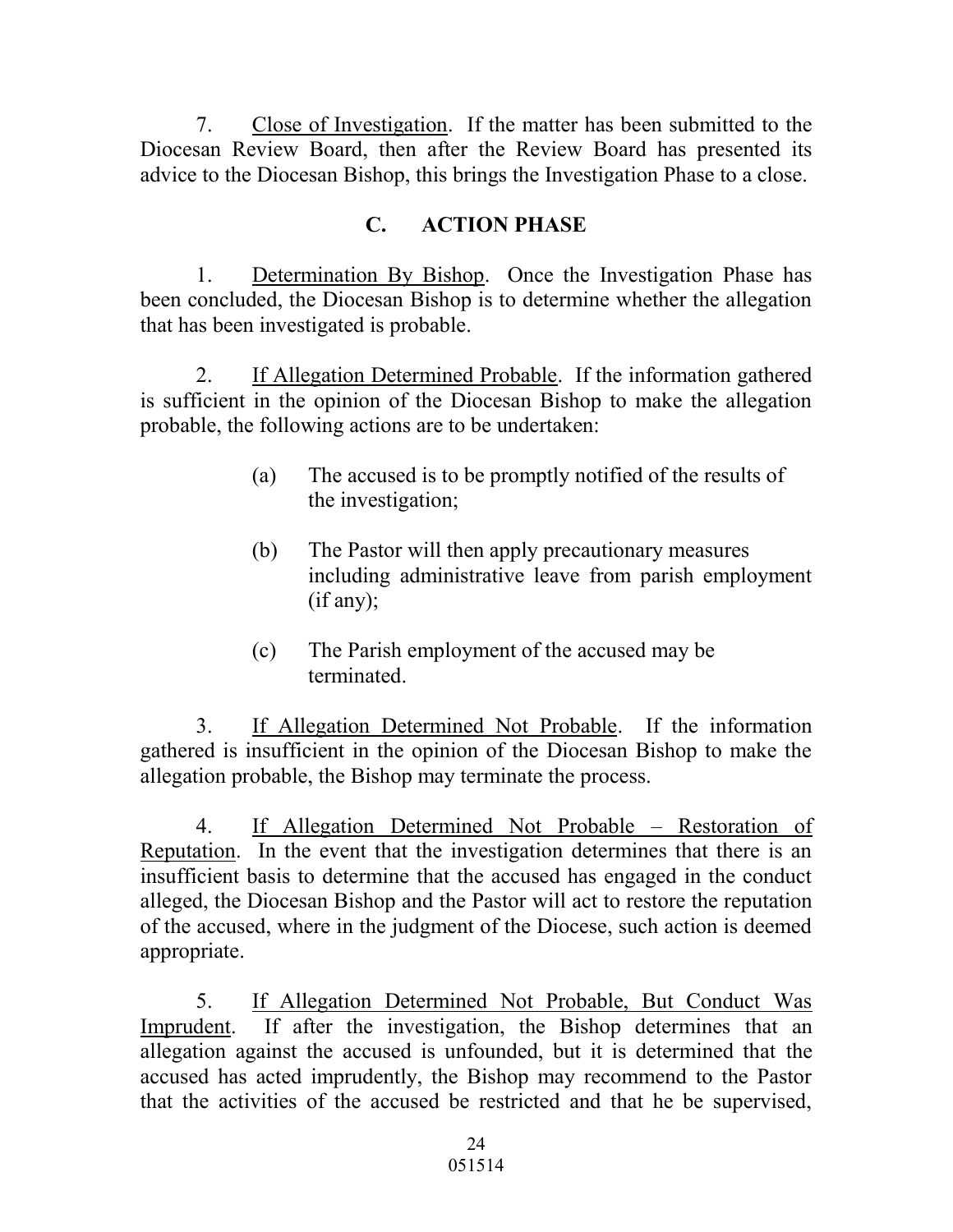monitored, counseled or terminated. Subject to the advice of Diocesan legal counsel, the Pastor makes all final decisions regarding the accused.

6. Admission by Accused to Allegation. If, at any time, the accused admits that he engaged in sexual abuse or exploitation of a minor:

- (a) The accused will be removed and terminated from his Parish employment.
- (b) The accused is subject to all aspects of civil and criminal law that apply.

7. Ongoing Full Cooperation With Governmental Authorities. If the governmental authorities have commenced an investigation, cooperation with the governmental authorities is to continue, as required by law and the Diocesan investigation may be deferred to avoid interference with any governmental investigation.

8. Record Keeping. The file of the investigation will be kept in the office of the Parish, with a copy kept in the Diocesan Office of Human Resources.

9. Notice of Offer of Meeting With Bishop. Upon the conclusion of the Action Phase, the victim is to be offered a meeting with the Bishop or his designee.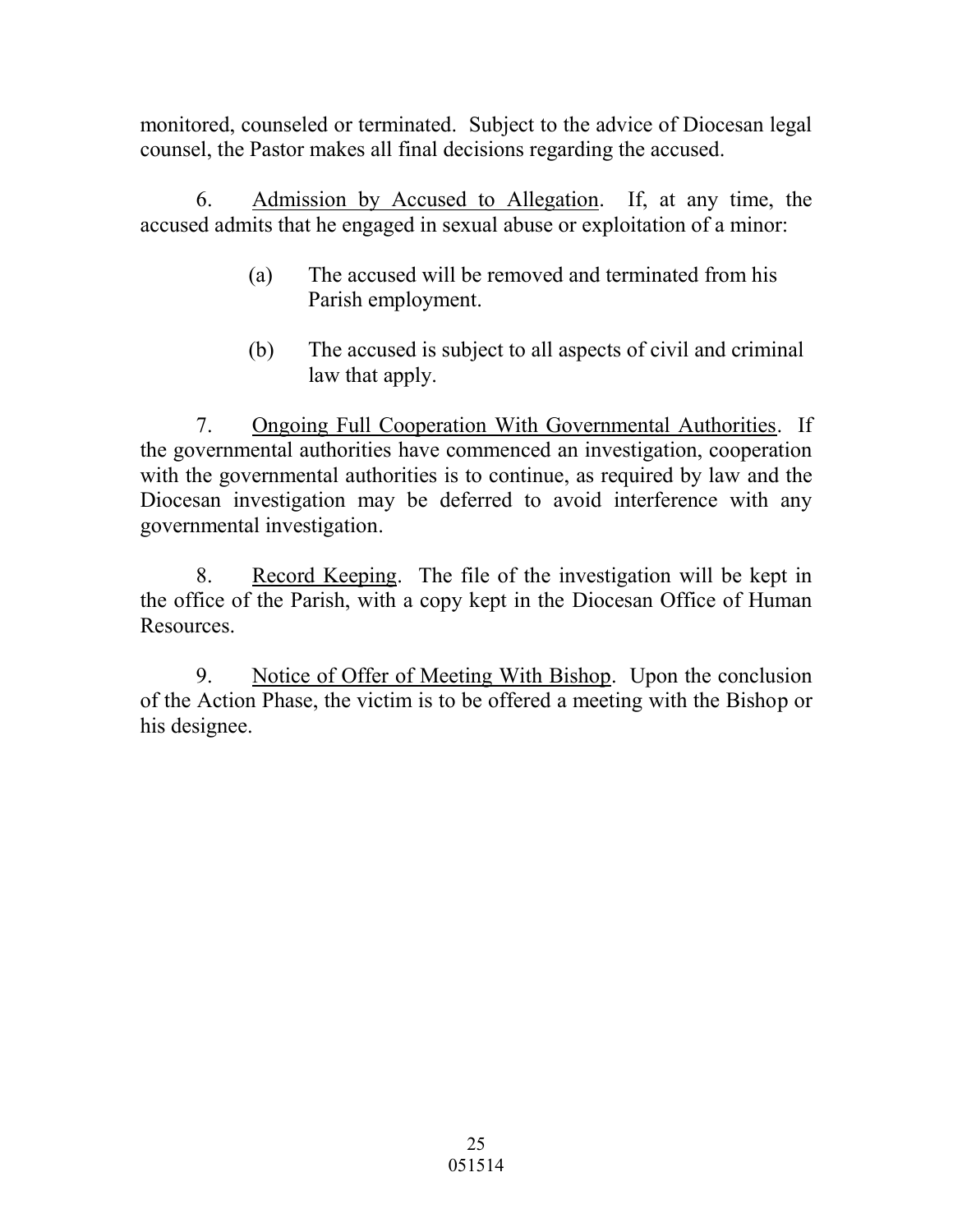### **SECTION V**

# **LAY DIOCESAN VOLUNTEERS**

# **A. INITIAL RESPONSE TO ALLEGATIONS**

### 1. Presentation of Allegation.

(a) When an allegation is made to the Diocese of Allentown regarding sexual abuse or exploitation of a minor, the victim or other person reporting the allegation (which may include a parent or guardian in the case of a minor) is to be informed that the Diocese has a policy and procedures to be followed. Information concerning this policy, or a copy of this policy, should be made available to the person reporting the allegation. The policy is to be available on the internet web site of the Diocese. The person reporting the complaint is to be provided with information concerning the Victim Assistance Program of the Diocese and informed of his/her right to contact law enforcement. The diocesan procedures set forth herein will be initiated. The appropriate diocesan representative, as determined below, will make any report required by law to the appropriate governmental authorities.

 (b) The allegation is to be reported immediately to the Secretary of the Diocesan Secretariat where the accused serves as a volunteer.

2. Victim Assistance. The Diocese has established the position of Victim Assistance Coordinator. This person shall coordinate outreach assistance for the pastoral care of any person who claims to have been sexually abused as a minor by a lay volunteer of the Diocese. Through Catholic Charities of the Diocese of Allentown, the Victim Assistance Coordinator will offer to the victim (and/or family) pastoral support, and when deemed appropriate, assistance with the services of a diocesan recommended qualified psychologist, psychiatrist or counselor, to assist in the healing process. Temporary victim assistance may be offered pending completion of the Investigation Phase and Action Phase of this Policy, after which a determination could be made concerning further victim assistance. The nature, extent and scope of victim assistance to be offered will be made based on the unique facts of each case, with individual determinations to be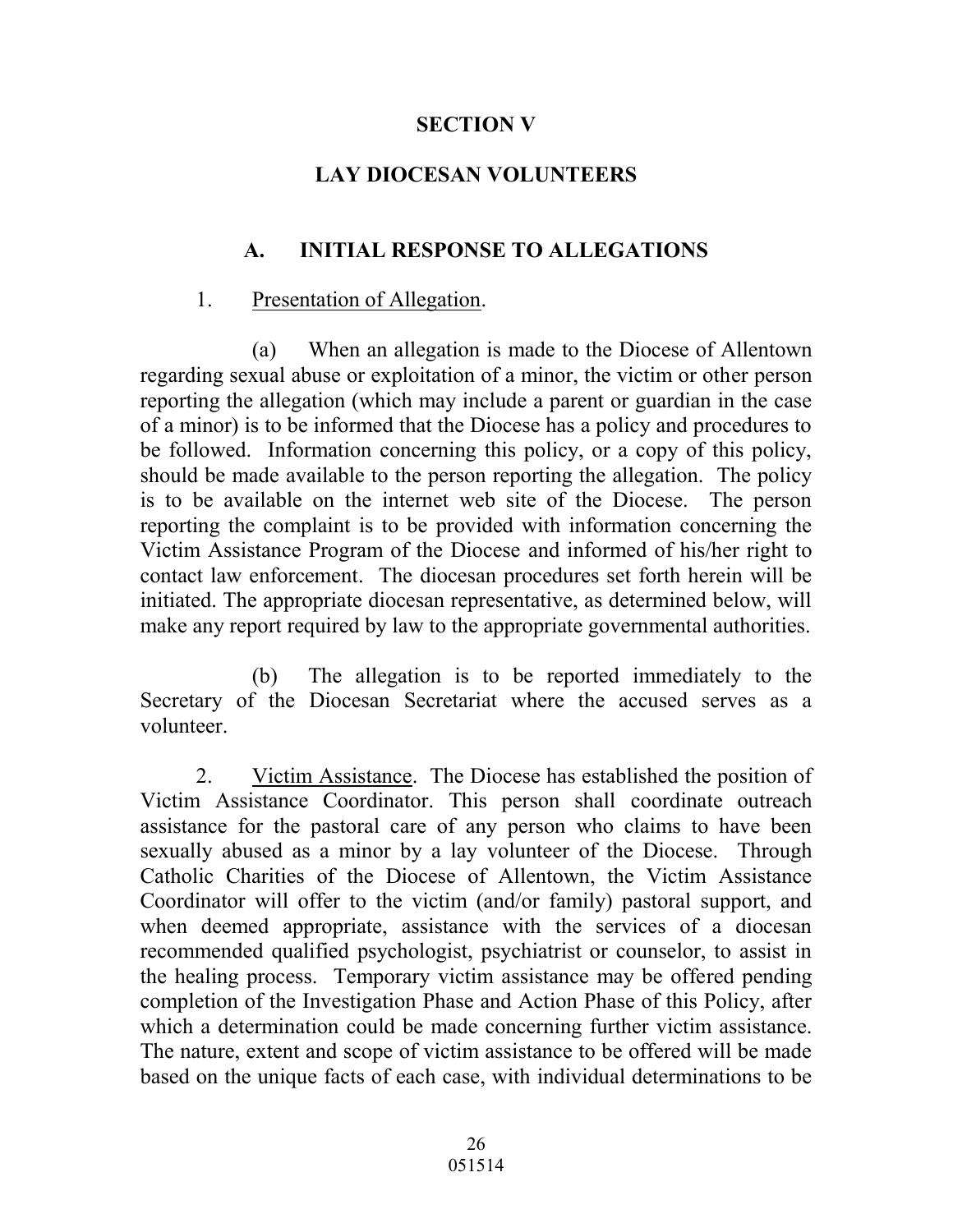made on a case by case basis. Information concerning the Victim Assistance Program is to be available on the internet web site of the Diocese.

3. Communication and Outreach. The Victim Assistance Coordinator will establish contact with the victim (and/or family) concerning the Victim Assistance Program of the Diocese.

4. Secretary of Diocesan Secretariat. The Secretary of the Diocesan Secretariat where the volunteer provides volunteer service ("Secretary") will:

- (a) Inform the Vicar General of the allegation, who will then immediately inform the Diocesan Bishop of the allegation.
- (b) Cooperate with governmental authorities to report the allegation as the law requires, and to continue cooperation with them in accord with the requirements of the Pennsylvania Child Protective Services Act. In every instance the Diocese will support a victim's right to make a report to governmental authorities.
- (c) Make himself available to those closest to the accused's volunteer position, as needed and where appropriate, to help initiate a healing process for the benefit of those affected by the allegations.

# **B. INVESTIGATION PHASE**

1. Initial Review. The Secretary of the Diocesan Secretariat where the accused volunteer provides volunteer service, with the assistance of the Diocesan Director of Human Resources, is to review the allegation and exercise discretion in recommending necessary action to be taken including, where the allegation is deemed probable, immediate removal from volunteer service. A recommendation as to the need for further investigation is also to be made. These recommendations shall be made expeditiously.

2. Investigation. If it is determined that further investigation is appropriate, an investigator will be requested to investigate the allegations. The investigation shall include interviews of the accused and the accuser,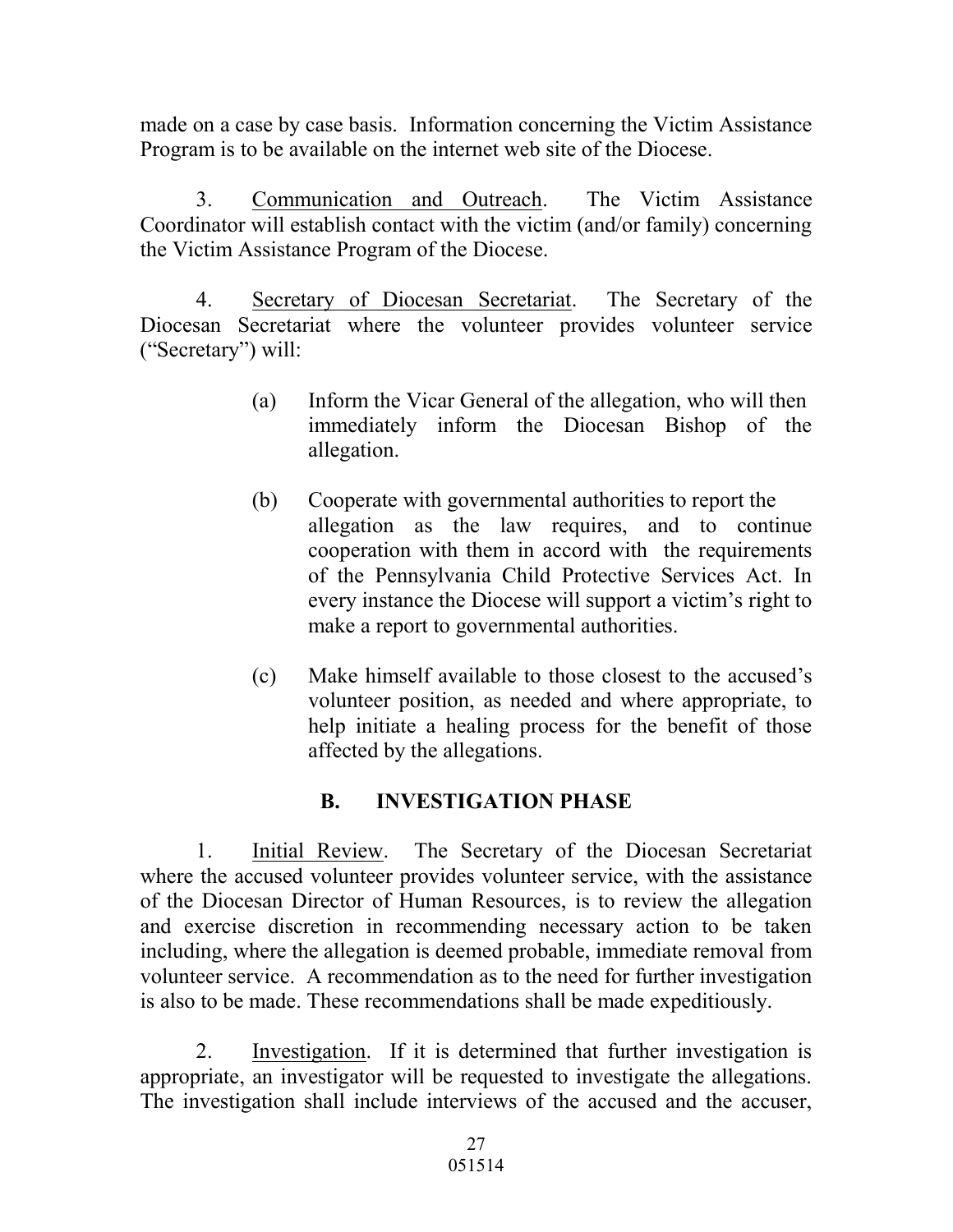and shall proceed in a manner that does not interfere with and does not prevent a full and complete investigation by governmental authorities. Others who may have some knowledge of the particular situation may be interviewed. The accuser and the accused are to be advised of their right to civil legal counsel. If the accuser declines to be interviewed, the accuser should be requested to present the allegation in writing, signed by the accuser.

3. Presumption of Innocence During Investigation. During the investigation, the accused is to receive a presumption of innocence, and all appropriate steps shall be taken to protect his reputation and also to protect the reputation of the accuser. Care must be taken lest anyone's good name be endangered by this investigation. The accuser's and accused's legal rights must be respected, including the preservation of reputation.

4. Completion of Investigation. The investigation should be completed expeditiously. The Secretary is to report the findings of the investigation and provide a recommendation to the Bishop. The Secretary may consult as needed with appropriate professionals for guidance and insight; however, the Secretary must respect legitimate rights to confidentiality.

5. Findings and Recommendations. Subject to Article VII-A ("Review Board"), the findings and recommendations of the Secretary as reported to the Diocesan Bishop and Vicar General, may be submitted to the Diocesan Review Board, an advisory body to the Bishop.

6. Diocesan Review Board. The Diocesan Review Board may advise the Bishop as to:

- (a) whether the findings which are gathered are sufficient to support the probable nature of the allegation, and
- (b) the accused's suitability for continued volunteer service.

7. Close of Investigation. If the matter has been submitted to the Diocesan Review Board, then after the Review Board has presented its advice to the Diocesan Bishop, this brings the Investigation Phase to a close.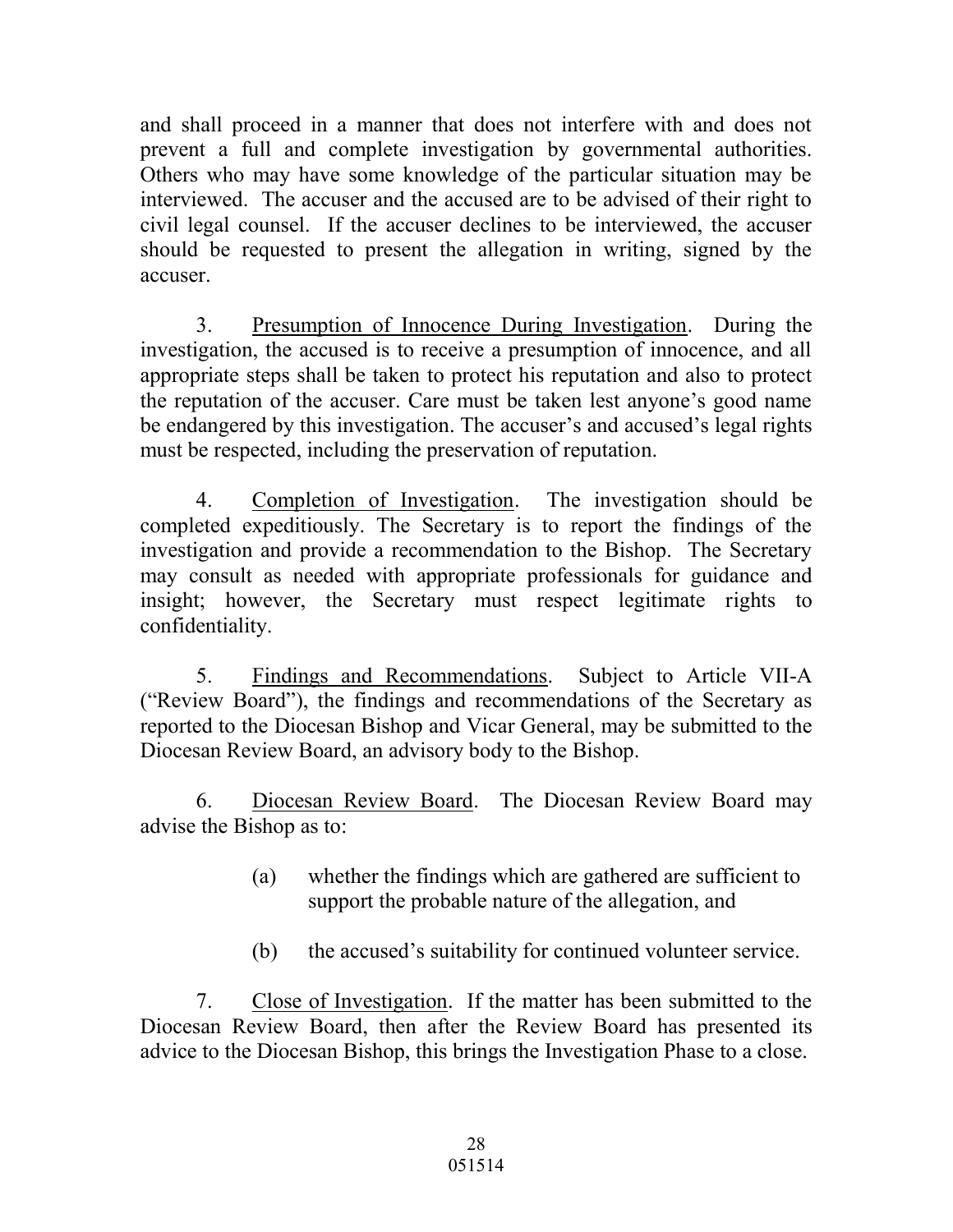# **C. ACTION PHASE**

1. Determination By Bishop. Once the Investigation Phase has been concluded, the Diocesan Bishop is to determine whether the allegation that has been investigated is probable.

2. If Allegation Determined Probable. If the information gathered is sufficient in the opinion of the Diocesan Bishop to make the allegation probable, the following actions are to be undertaken:

- (a) The accused is to be promptly notified of the results of the investigation;
- (b) The Diocesan Bishop will then apply precautionary measures including suspension from Diocesan volunteer service;
- (c) The volunteer service of the accused may be terminated.

3. If Allegation Determined Not Probable. If the information gathered is insufficient in the opinion of the Diocesan Bishop to make the allegation probable, the Bishop may terminate the process.

4. If Allegation Determined Not Probable – Restoration of Reputation. In the event that the investigation determines that there is an insufficient basis to determine that the accused has engaged in the conduct alleged, the Diocesan Bishop and the Secretary of the Diocesan Secretariat where the accused volunteer provides volunteer service will act to restore the reputation of the accused, where in the judgment of the Diocese, such action is deemed appropriate.

5. If Allegation Determined Not Probable, But Conduct Was Imprudent. If after the investigation, the Bishop determines that an allegation against the accused is unfounded, but it is determined that the accused has acted imprudently, the Bishop may specify that the activities of the accused be restricted and that he be supervised, monitored, counseled or volunteer service terminated. The Bishop makes all final decisions regarding the accused.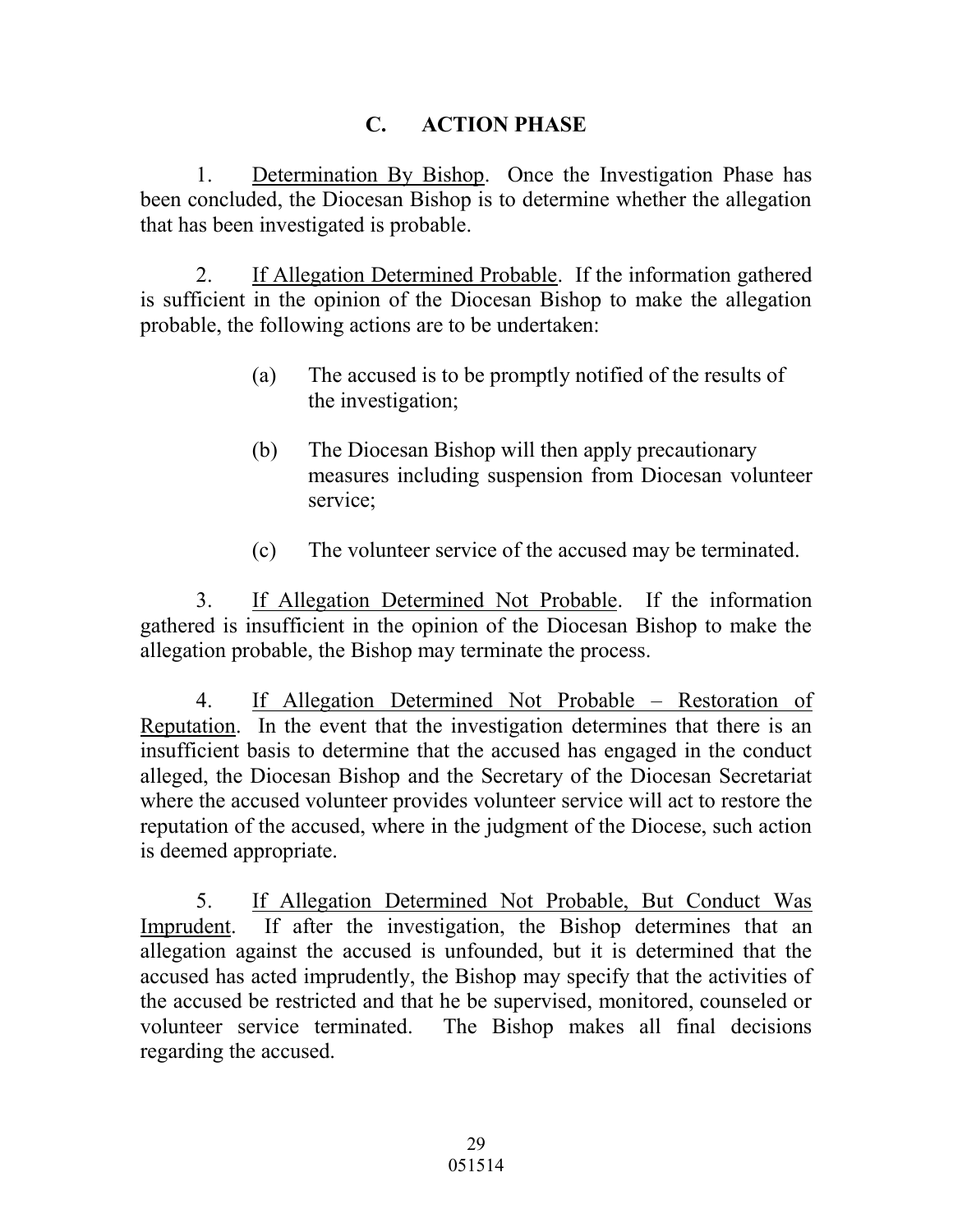6. Admission by Accused to Allegation. If, at any time, the accused admits that he engaged in sexual abuse or exploitation of a minor:

- (a) The accused will be removed and terminated from his volunteer service in the Diocese of Allentown.
- (b) The accused is subject to all aspects of civil and criminal law that apply.

7. Ongoing Full Cooperation With Governmental Authorities. If the governmental authorities have commenced an investigation, cooperation with the governmental authorities is to continue, as required by law and the Diocesan investigation may be deferred to avoid interference with any governmental investigation.

8. Record Keeping. The file of the investigation will be kept in the Diocesan Office of Human Resources.

9. Notice of Offer of Meeting With Bishop. Upon the conclusion of the Action Phase, the victim is to be offered a meeting with the Bishop or his designee.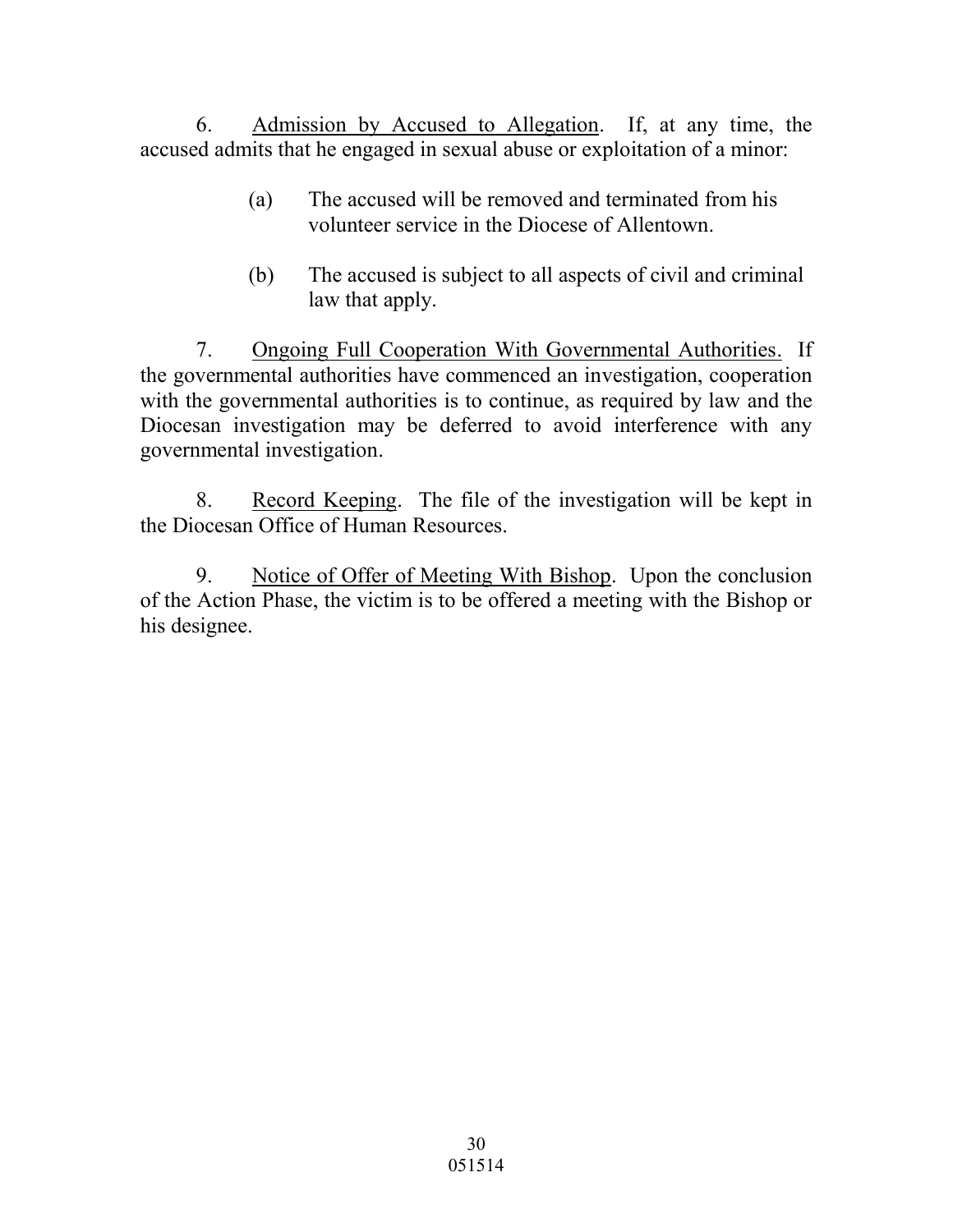### **SECTION VI**

### **LAY PARISH VOLUNTEERS**

### **A. INITIAL RESPONSE TO ALLEGATIONS**

#### 1. Presentation of Allegation.

(a) When an allegation is made to a Parish regarding sexual abuse or exploitation of a minor, the victim or other person reporting the allegation (which may include a parent or guardian in the case of a minor) is to be informed that the Diocese has a policy and procedures to be followed. Information concerning this policy, or a copy of this policy, should be made available to the person reporting the allegation. The policy is to be available on the internet web site of the Diocese. The person reporting the complaint is to be provided with information concerning the Victim Assistance Program of the Diocese and informed of his/her right to contact law enforcement. The diocesan procedures set forth herein will be initiated. The appropriate diocesan representative, as determined below, will make any report required by law to the appropriate governmental authorities.

 (b) The allegation is to be reported immediately to the Chancellor by the Pastor of the Parish. Should the report be made to the Parochial Vicar or a lay parish employee, he/she must immediately inform the Pastor, who will contact the Chancellor.

2. Victim Assistance. The Diocese has established the position of Victim Assistance Coordinator. This person shall coordinate outreach assistance for the pastoral care of any person who claims to have been sexually abused as a minor by a lay volunteer of a Parish. Through Catholic Charities of the Diocese of Allentown, the Victim Assistance Coordinator will offer to the victim (and/or family) pastoral support, and when deemed appropriate, assistance with the services of a diocesan recommended qualified psychologist, psychiatrist or counselor, to assist in the healing process. Temporary victim assistance may be offered pending completion of the Investigation Phase and Action Phase of this Policy, after which a determination could be made concerning further victim assistance. The nature, extent and scope of victim assistance to be offered will be made based on the unique facts of each case, with individual determinations to be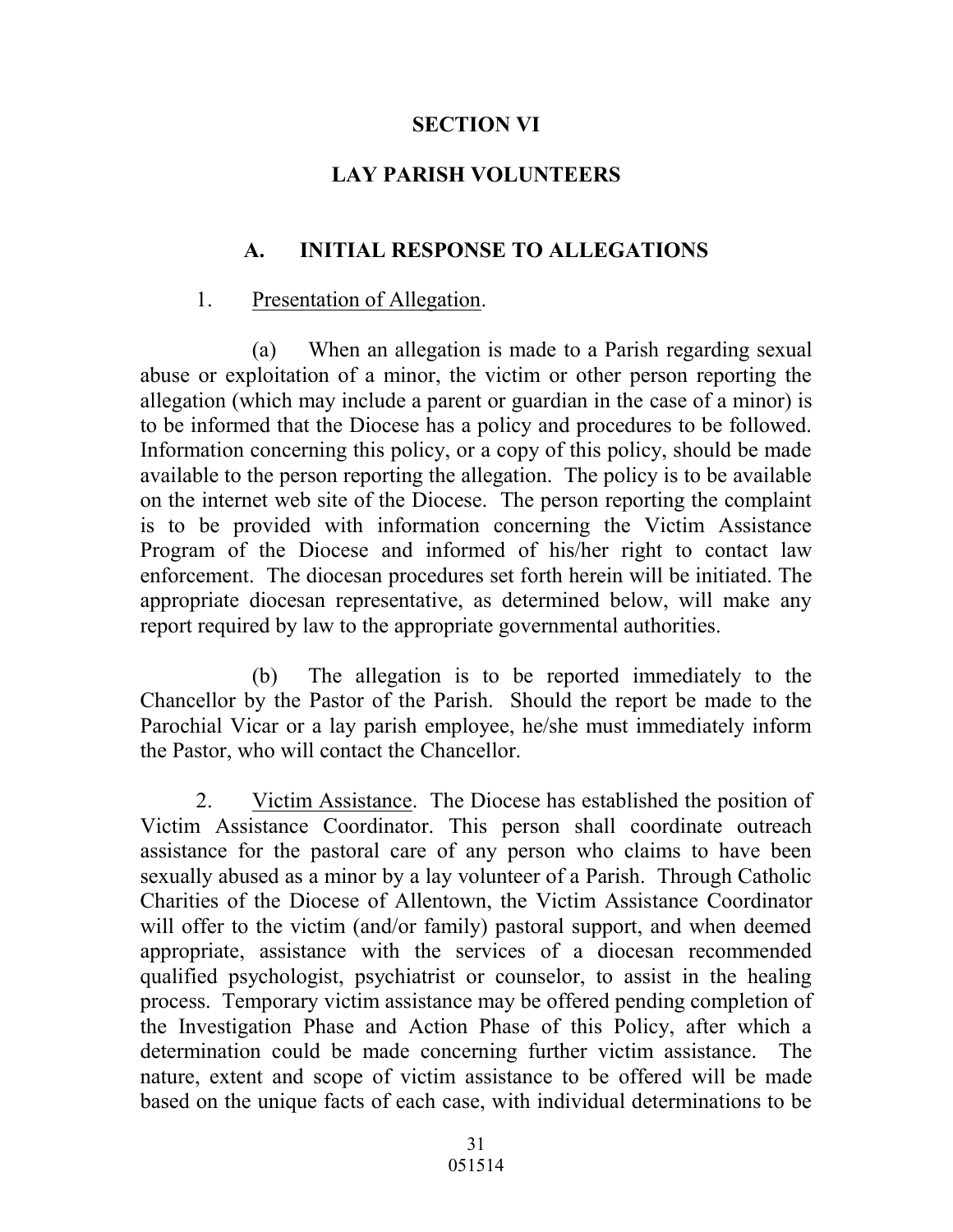made on a case by case basis. Information concerning the Victim Assistance Program is to be available on the internet web site of the Diocese.

3. Communication and Outreach. The Victim Assistance Coordinator will establish contact with the victim (and/or family) concerning the Victim Assistance Program of the Diocese.

- 4. Chancellor. The Chancellor will:
	- (a) Inform the Vicar General of the allegation, who will then immediately inform the Diocesan Bishop of the allegation.
	- (b) Cooperate with governmental authorities to make sure that the allegation is reported as the law requires, and to continue cooperation with them in accord with the requirements of the Pennsylvania Child Protective Services Act. In every instance the Diocese will support a victim's right to make a report to governmental authorities.
	- (c) The Pastor or Administrator shall make himself available to those closest to the accused's volunteer position, as needed and where appropriate, to help initiate a healing process for the benefit of those affected by the allegations.

# **B. INVESTIGATION PHASE**

1. Initial Review. The Chancellor, with the assistance of the Diocesan Director of Human Resources (or in the case of a school, the Secretary for Catholic Education), and in cooperation with the Pastor of the Parish, is to review the allegation and exercise discretion in recommending necessary action to be taken including, where the allegation is deemed probable, immediate removal from volunteer service. A recommendation as to the need for further investigation is also to be made. These recommendations shall be made expeditiously.

2. Investigation. If it is determined that further investigation is appropriate, an investigator will be requested to investigate the allegations.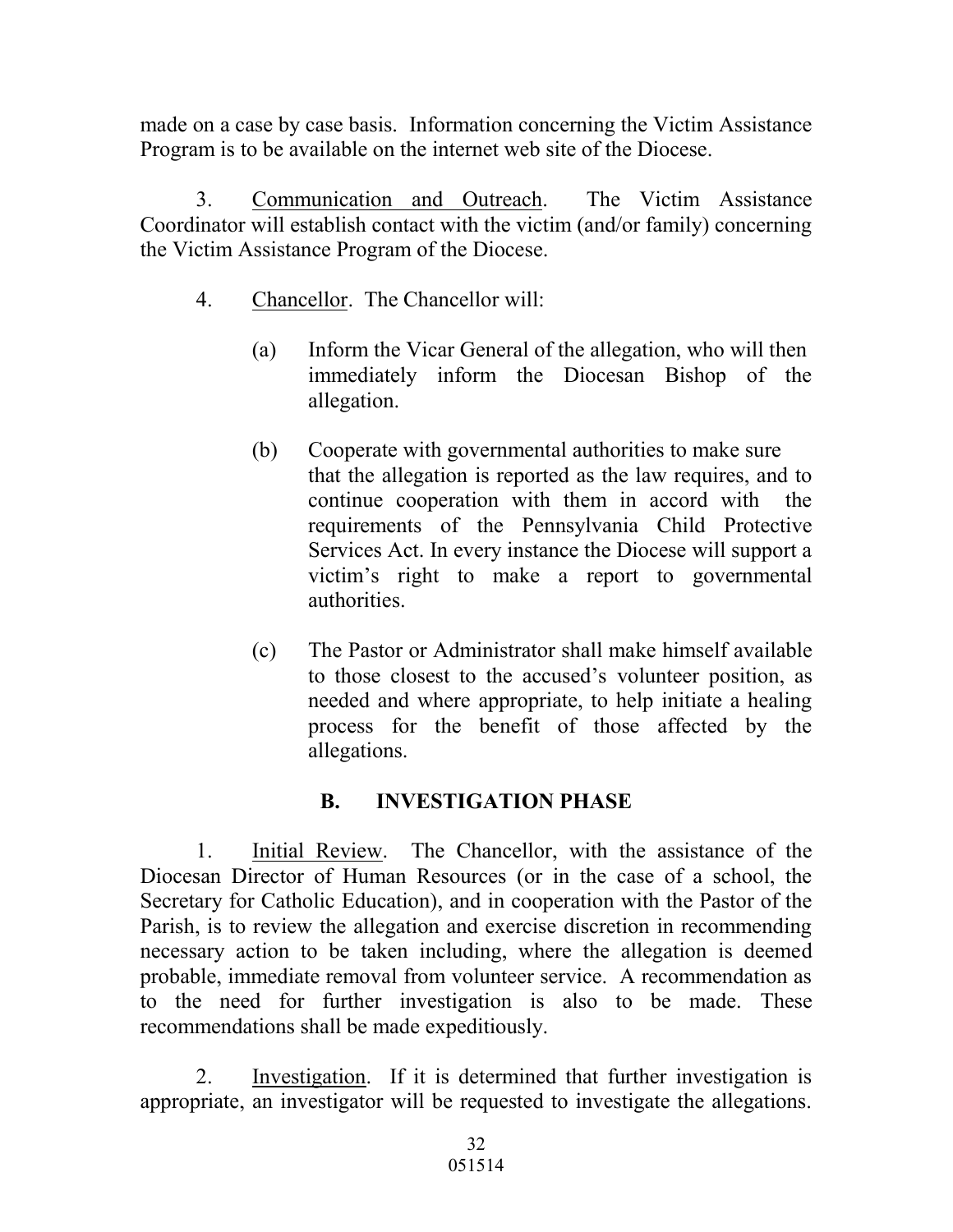The investigation shall include interviews of the accused and the accuser, and shall proceed in a manner that does not interfere with and does not prevent a full and complete investigation by governmental authorities. Others who may have some knowledge of the particular situation may be interviewed. The accuser and the accused are to be advised of their right to civil legal counsel. If the accuser declines to be interviewed, the accuser should be requested to present the allegation in writing, signed by the accuser.

3. Presumption of Innocence During Investigation. During the investigation, the accused is to receive a presumption of innocence, and all appropriate steps shall be taken to protect his reputation and also to protect the reputation of the accuser. Care must be taken lest anyone's good name be endangered by this investigation. The accuser's and accused's legal rights must be respected, including the preservation of reputation.

4. Completion of Investigation. The investigation should be completed expeditiously. The Chancellor is to report the findings of the investigation and provide a recommendation to the Bishop. The Chancellor may consult as needed with appropriate professionals for guidance and insight; however, the Chancellor must respect legitimate rights to confidentiality.

5. Findings and Recommendations. Subject to Article VII-A ("Review Board"), the findings and recommendations of the Chancellor as reported to the Diocesan Bishop, may be submitted to the Diocesan Review Board, an advisory body to the Bishop.

6. Diocesan Review Board. The Diocesan Review Board may advise the Bishop as to:

- (a) whether the findings which are gathered are sufficient to support the probable nature of the allegation, and
- (b) the accused's suitability for continued volunteer service, which is to be communicated to the Pastor, with respect to Parish volunteer service.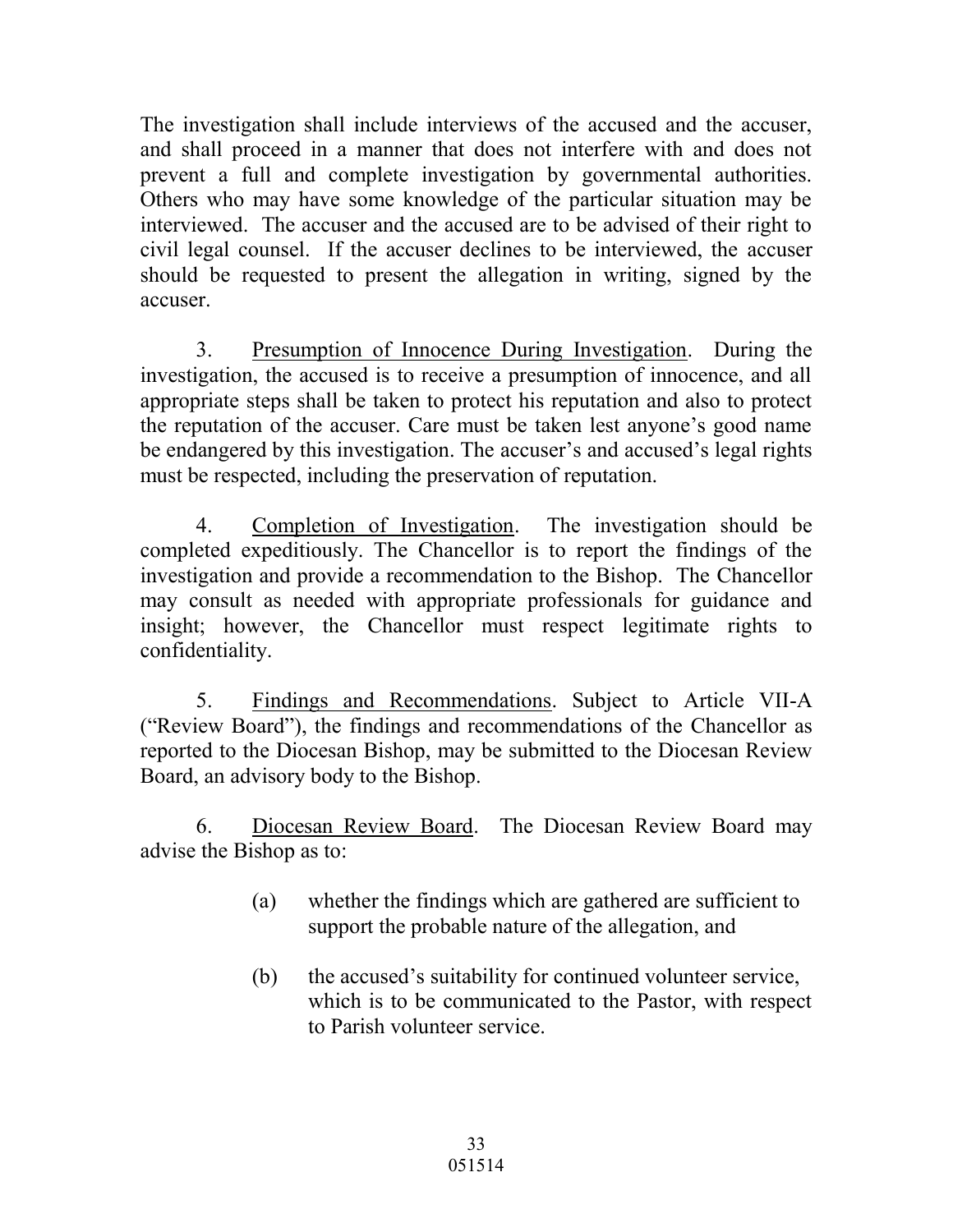7. Close of Investigation. If the matter has been submitted to the Diocesan Review Board, then after the Review Board has presented its advice to the Diocesan Bishop, this brings the Investigation Phase to a close.

# **C. ACTION PHASE**

1. Determination By Bishop. Once the Investigation Phase has been concluded, the Diocesan Bishop is to determine whether the allegation that has been investigated is probable.

2. If Allegation Determined Probable. If the information gathered is sufficient in the opinion of the Diocesan Bishop to make the allegation probable, the following actions are to be undertaken:

- (a) The accused is to be promptly notified of the results of the investigation;
- (b) The Pastor will then apply precautionary measures including suspension from parish volunteer service (if any);
- (c) The volunteer service of the accused may be terminated by the Pastor.

3. If Allegation Determined Not Probable. If the information gathered is insufficient in the opinion of the Diocesan Bishop to make the allegation probable, the Bishop may terminate the process.

4. If Allegation Determined Not Probable – Restoration of Reputation. In the event that the investigation determines that there is an insufficient basis to determine that the accused has engaged in the conduct alleged, the Diocesan Bishop and the Pastor will act to restore the reputation of the accused, where in the judgment of the Diocese, such action is deemed appropriate.

5. If Allegation Determined Not Probable, But Conduct Was Imprudent. If after the investigation, the Bishop determines that an allegation against the accused is unfounded, but it is determined that the accused has acted imprudently, the Bishop may recommend to the Pastor that the activities of the accused be restricted and that he be supervised,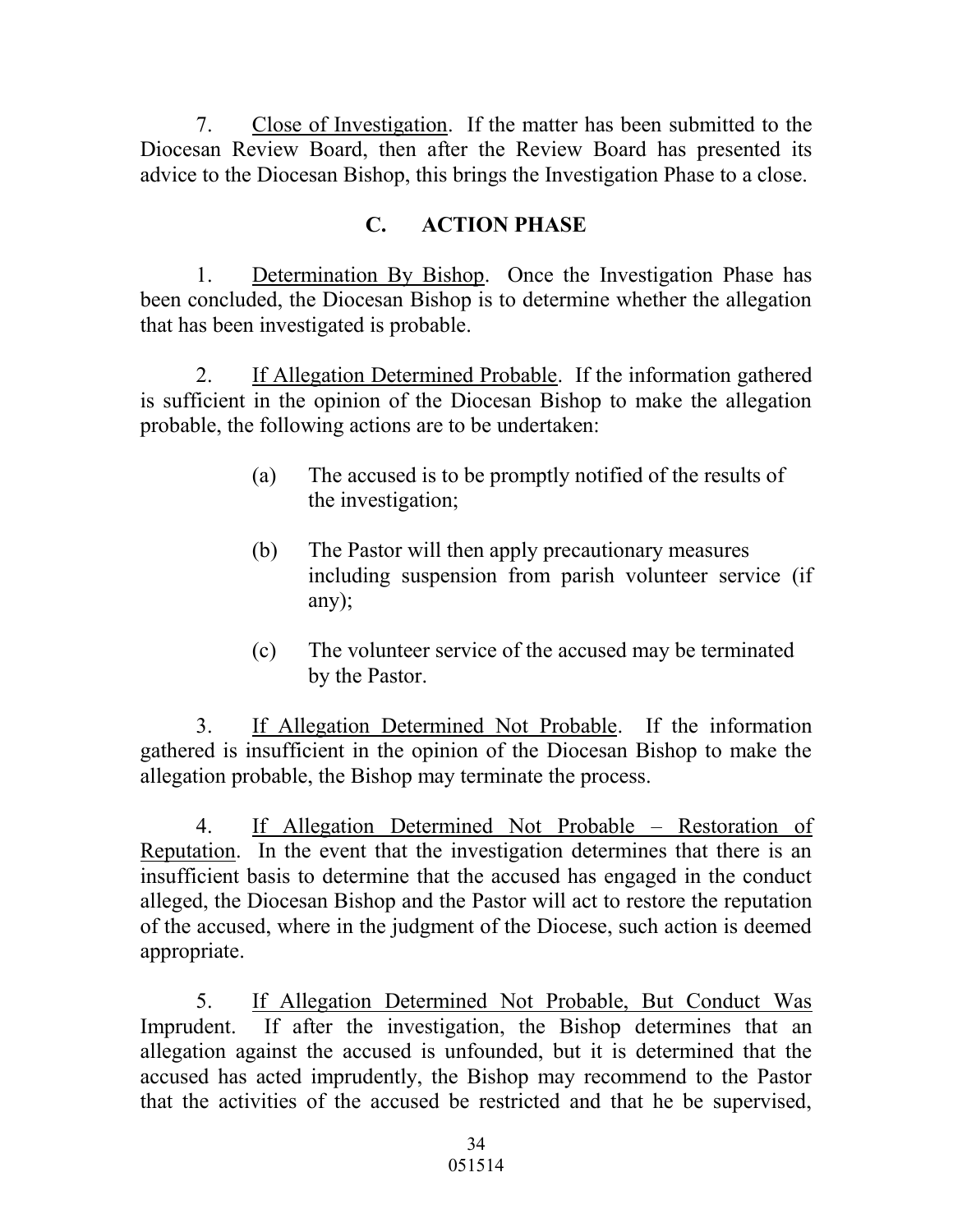monitored, counseled or volunteer service terminated. Subject to the advice of Diocesan legal counsel, the Pastor makes all final decisions regarding the accused.

6. Admission by Accused to Allegation. If, at any time, the accused admits that he engaged in sexual abuse or exploitation of a minor:

- (a) The accused will be removed and terminated from his Parish volunteer service.
- (b) The accused is subject to all aspects of civil and criminal law that apply.

7. Ongoing Full Cooperation With Governmental Authorities. If the governmental authorities have commenced an investigation, cooperation with the governmental authorities is to continue, as required by law and the Diocesan investigation may be deferred to avoid interference with any governmental investigation.

8. Record Keeping. The file of the investigation will be kept in the Diocesan Office of Human Resources.

9. Notice of Offer of Meeting With Bishop. Upon the conclusion of the Action Phase, the victim is to be offered a meeting with the Bishop or his designee.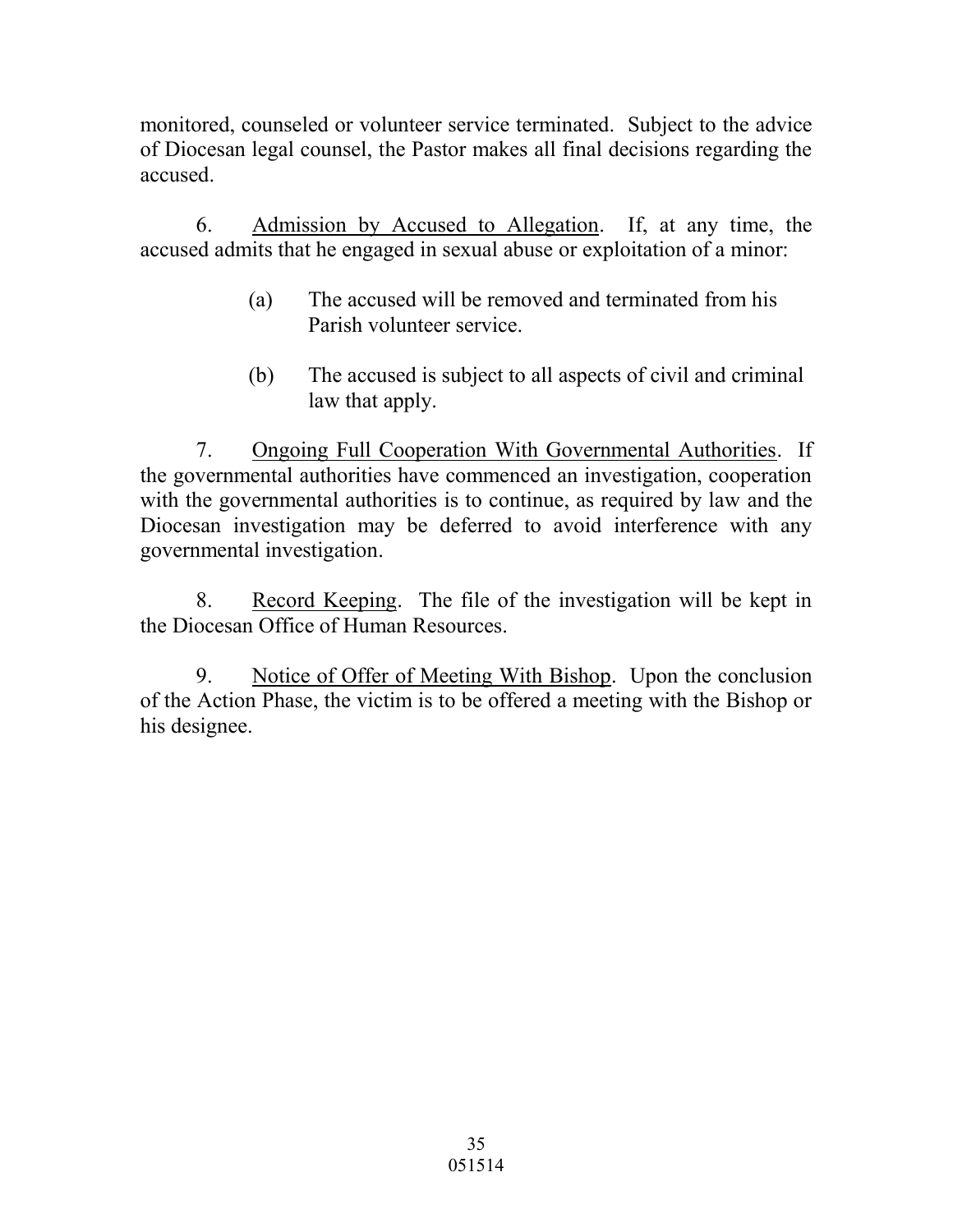#### **SECTION VII**

#### **REVIEW BOARD**

A. Establishment: The Diocesan Review Board is established to serve the following advisory and consultative functions:

1. To advise the Bishop of the Diocese in his assessment of allegations of sexual abuse of minors pertaining to cases involving clerics, and other cases referred by the Bishop to the Review Board; and -

2. To advise the Bishop of the Diocese in determination of suitability of clerics for ministry; and -

3. To regularly review Diocesan policies pertaining to sexual abuse of minors, at least every two (2) years, in order to recommend modifications, if any; and -

4. To offer advice on all aspects of these cases, both retrospectively and prospectively.

B. Process. Recommendations regarding the continuation or termination of ministry or employment or volunteer service of personnel who are the subject of an allegation of sexual misconduct with a minor shall be made to the Bishop. Cases involving Diocesan clerics are to be presented to the Review Board of the Diocese of Allentown. Cases involving lay Diocesan employees, lay parish employees, lay Diocesan volunteers and lay parish volunteers may, in the Bishop's discretion, be presented or not presented to the Review Board of the Diocese of Allentown.

 C. Compliance and Cooperation. In addressing allegations of sexual misconduct, all personnel who are subject to this Policy are expected to cooperate with civil authorities, comply with legally established reporting requirements and otherwise conduct themselves as good citizens. In addition, all personnel shall comply fully with the letter and spirit of these Policies and Procedures. All personnel are expected to cooperate with the Diocesan review process consistent with their particular role in the Diocese.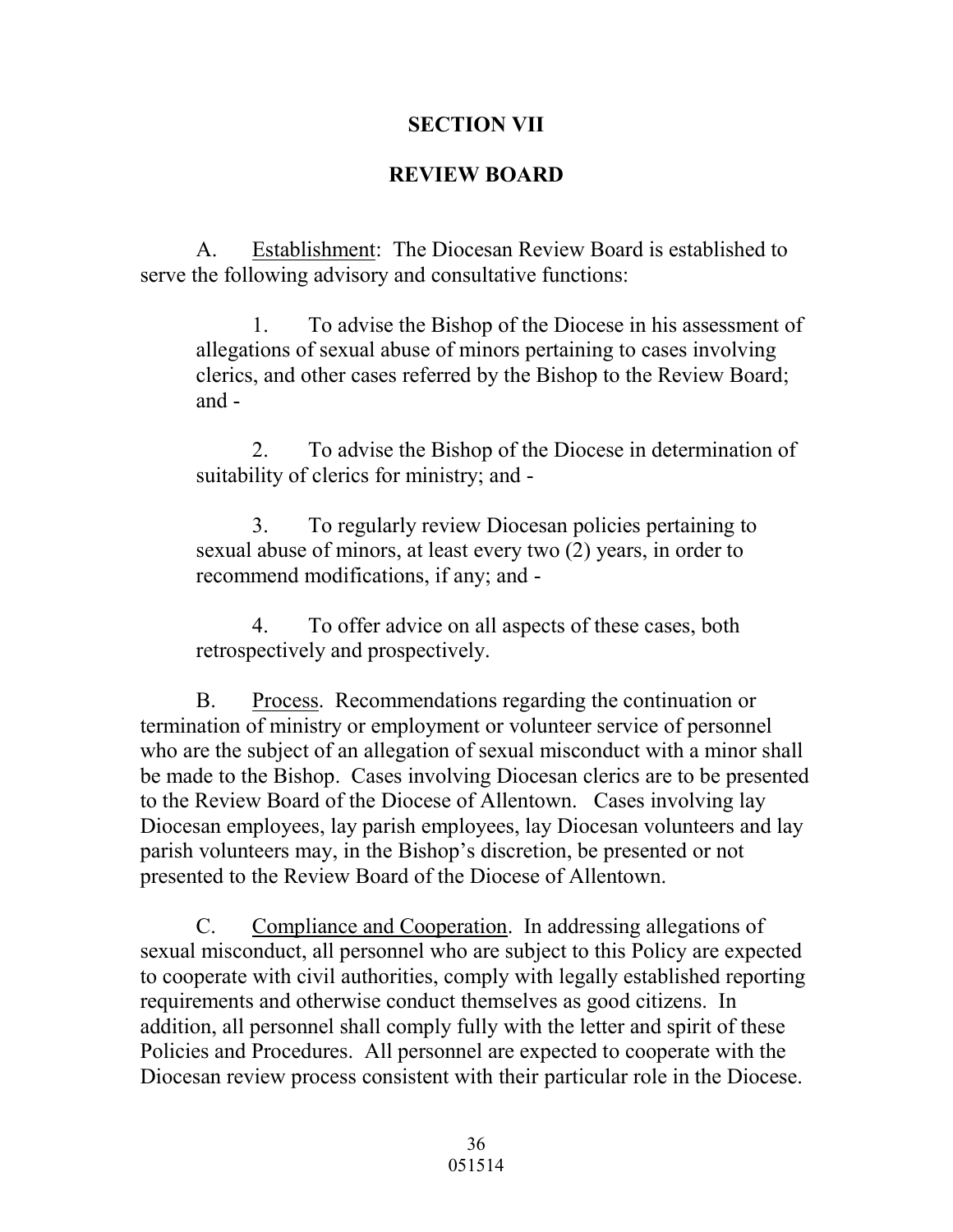All people who may be requested to participate in the Diocesan review process are asked to do so with understanding and sensitivity for its goals.

 D. Membership. The Board shall be comprised of at least five, but no more than seven, members of outstanding integrity and good judgment appointed by the Bishop. A majority of the members shall be lay Catholics in full communion with the Roman Catholic Church who are not employees of the Diocese. The membership of the Diocesan Review Board shall at a minimum include, but not be limited to the following:

- (a) At least one member shall be a priest who is an experienced and respected Pastor in the Diocese.
- (b) At least one member shall have expertise in the treatment of sexual abuse of minors.
- (c) At least one member shall have expertise in civil laws concerning sexual abuse of minors.
- (d) At least one member shall have medical, psychological or psychiatric training and experience.
- (e) At least one member shall be a parent.

 E. Term. Each appointed member shall serve on the Board for a term of five years or until a successor is appointed. Members may serve for more than one term.

 F. Officers. The Board shall elect one Board member as Chairperson and one Board member as Vice Chairperson, for two-year terms. The Chairperson will ordinarily convene and preside at meetings of the Board. The Vice Chairperson will perform these functions when the Chairperson is unable to do so.

 G. Relationship with Bishop. The Board shall serve as an advisor to the Bishop in providing the advice contemplated by these Policies and Procedures. The Board is not accountable to other officials of the Diocese except as may be necessary for the efficient administration of its business.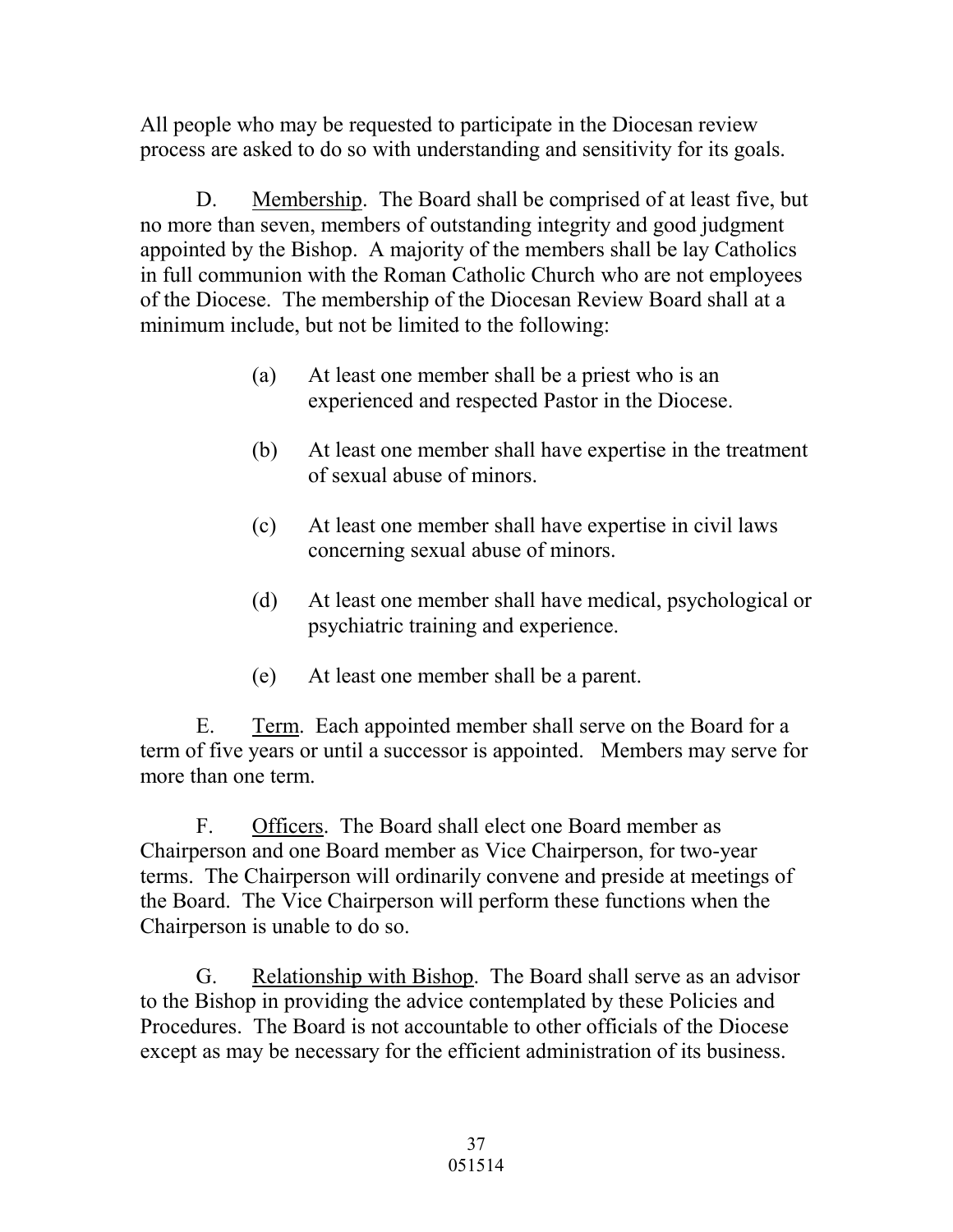H. Compensation. The members of the Board shall receive no compensation for their services, but all members shall be reimbursed for their necessary expenses. Members shall be provided with liability insurance coverage through the Diocesan insurance program.

 I. Quorum and Majority for Doing Business. A majority of the members of the Board shall constitute a quorum, and the concurrence of not less than a majority of those members in attendance shall be necessary to make a recommendation.

- J. Meetings:
	- (a) Generally. The Board shall meet a minimum of once annually, and at that meeting shall review the "Policies and Procedures Regarding Alleged Sexual Abuse of Minors". The Board shall conduct its business at meetings, which shall be scheduled to occur as often as necessary to perform its duties. The Board ordinarily will meet in person but one or more members may attend any meeting by telephone conference call. The members of the Board shall not discuss the business of the Board or information presented to the Board outside Board meetings, except that the Bishop or the Bishop's designee, may communicate with Board members outside Board meetings as required by this process or as otherwise appears appropriate. As an advisory body, Board members shall not make individual inquiries or conduct independent investigations about any matters before the Board. All such business and matters shall be reserved by members for meetings of the Board.
	- (b) Attendance. The Bishop, the Bishop's designee and other persons designated by the Bishop may attend those portions of meetings during which information is presented to the Board and the Board presents its recommendations. All other persons may attend meetings only upon the invitation or with the consent of the Board and subject to such limitations as the Board might require.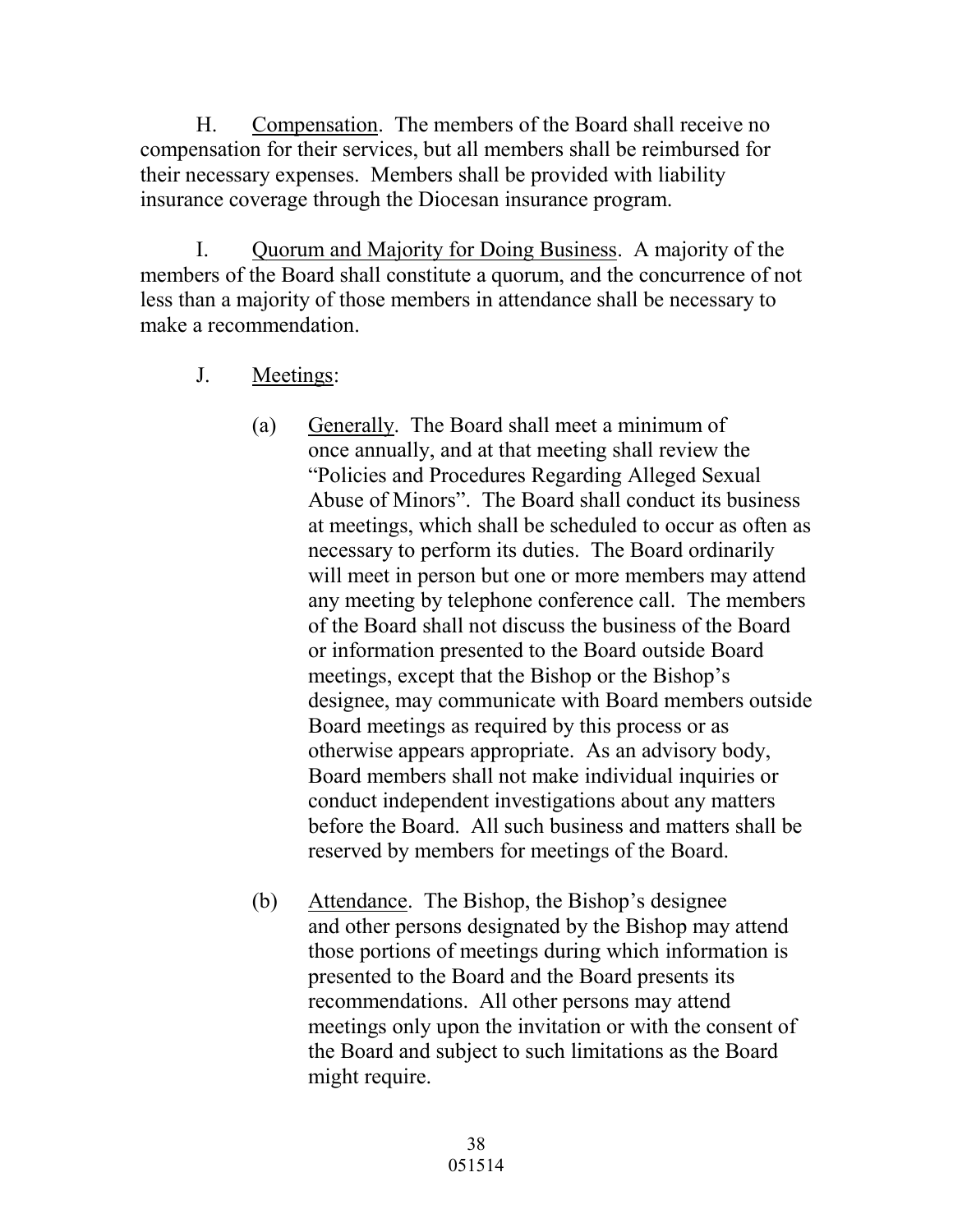- (c) Nature of the Meetings. Board meetings shall reflect the pastoral character of this process, which is to be consultative and advisory, not adversarial and not adjudicative. The meetings are not hearings. They are sessions at which the Board receives and considers information, deliberates and formulates its recommendations. The Board may invite or permit the attendance of any person for the purpose of allowing such person to be heard by the Board.
- (d) Right to Counsel. Nothing in these Policies and Procedures shall be interpreted so as to abridge an individual's right to civil legal or canonical counsel. If the Board invites or permits someone to attend a meeting or a portion of a meeting, that person may appear with supportive persons in an advisory role, in the Board's discretion, for whom the person must in advance of the meeting request the Board's consent. The Board shall not permit the participation of counsel or other advisers to unduly delay the review process.
- (e) Procedures. When the Diocesan Review Board convenes for a meeting, the following procedures will be followed:
	- (i) A record of attendance will be made.
	- (ii) Particular cases presented by the Secretary for Clergy or his designee to the Diocesan Review Board for review, shall be discussed without reference to the victim's name and without reference to the accused's name, to assure confidentiality as well as complete impartiality in the review of the case by the Diocesan Review Board. The non-disclosure of names may be waived by victims.
	- (iii) The briefing presented by the Secretary for Clergy or his designee shall be thorough and comprehensive in nature.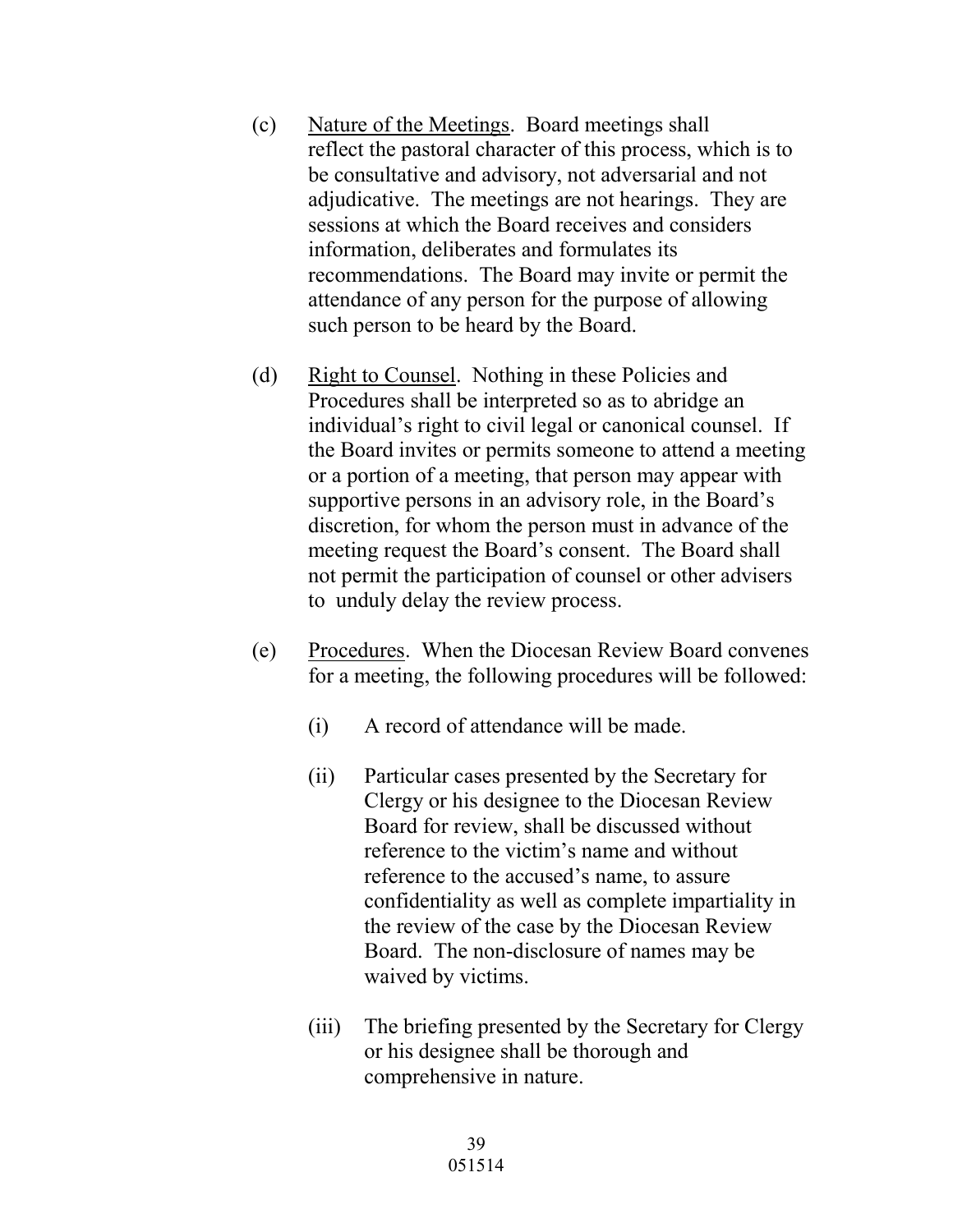- (iv) A record of the meeting shall be kept by preparation of meeting minutes by the Secretary of Clergy or his designee. The minutes shall contain a record of:
	- (A) All attendees; and -
	- (B) A listing of the agenda items reviewed; and -
	- (C) A brief summary of any advisory assessments made: and - \*
	- (D) A brief summary of any other advisory assessment or consultation made on any other matter.
- (f) Victim Attendance. The victim may request an opportunity to meet with and speak to the Diocesan Review Board concerning his/her case. Every reasonable effort should be made by the Diocesan Review Board to approve such a request. The Board however is not required to meet with a victim.
- (g) Accused Attendance. The accused may request an opportunity to meet with and speak to the Diocesan Review Board. Every reasonable effort should be made by the Diocesan Review Board to approve such a request; subject however, to the proviso that a meeting with the victim should not occur at the same time as a meeting with the accused, and that every reasonable effort should be made to meet with these individuals separately. The Board however is not required to meet with the accused.

 $\overline{a}$ \* A companion document, for internal office use only, to be prepared by the Secretary for Clergy identifying the names of the victim and accused, is to be kept with the Diocesan copy of the minutes.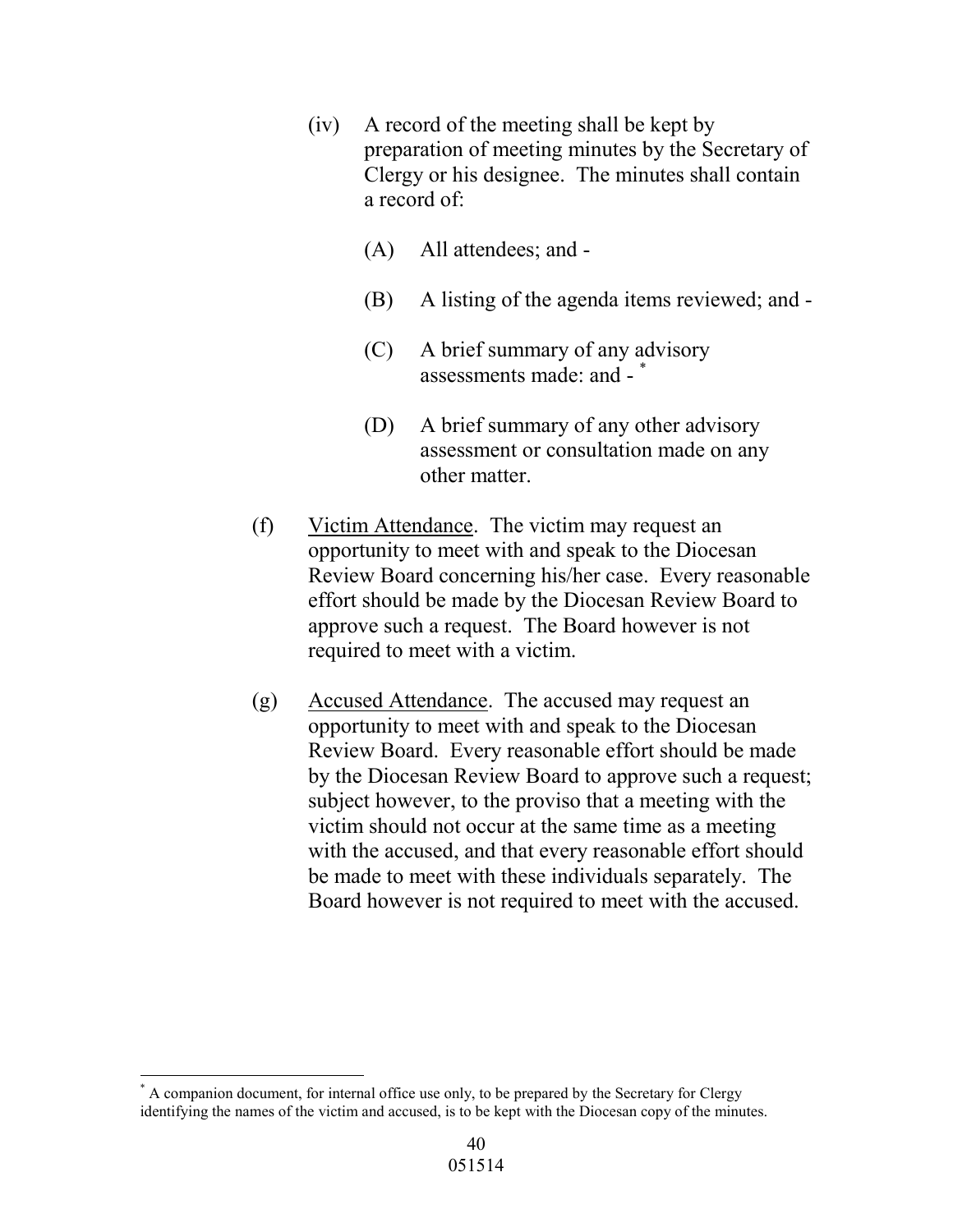- K. Powers: The Board shall have the power to:
	- (a) Review matters brought to its attention by the Diocese and make recommendations to the Bishop, after such review, regarding the continuation of ministry or employment or volunteer service of any personnel subject to allegations of sexual misconduct with a minor.
	- (b) Recommend guidelines and programs for treatment, rehabilitation and supervision of clergy consistent with these Policies and Procedures.
	- (c) Recommend to the Bishop such amendments to these Policies and Procedures as the Board believes circumstances require.
- L. Protection of Privacy of Victim. For the purpose of protecting the identity of the victim, the Diocesan Review Board will function as a confidential body.
- M. Resource Persons. The Diocesan Secretary for Clergy shall serve as a resource person to the Board and shall attend each meeting of the Board. The Diocesan Victim Assistance Coordinator will also be available to the Diocesan Review Board as a resource person, on an as needed basis.
- N. Presentations to the Board. The Diocesan Secretary for Clergy or his designee shall be responsible to present briefings to the Diocesan Review Board concerning allegations made in cases of alleged sexual abuse of minors. When requested by the Diocesan Review Board, the Secretary for Clergy shall obtain, where feasible, additional information concerning particular cases and provide such information to the Diocesan Review Board.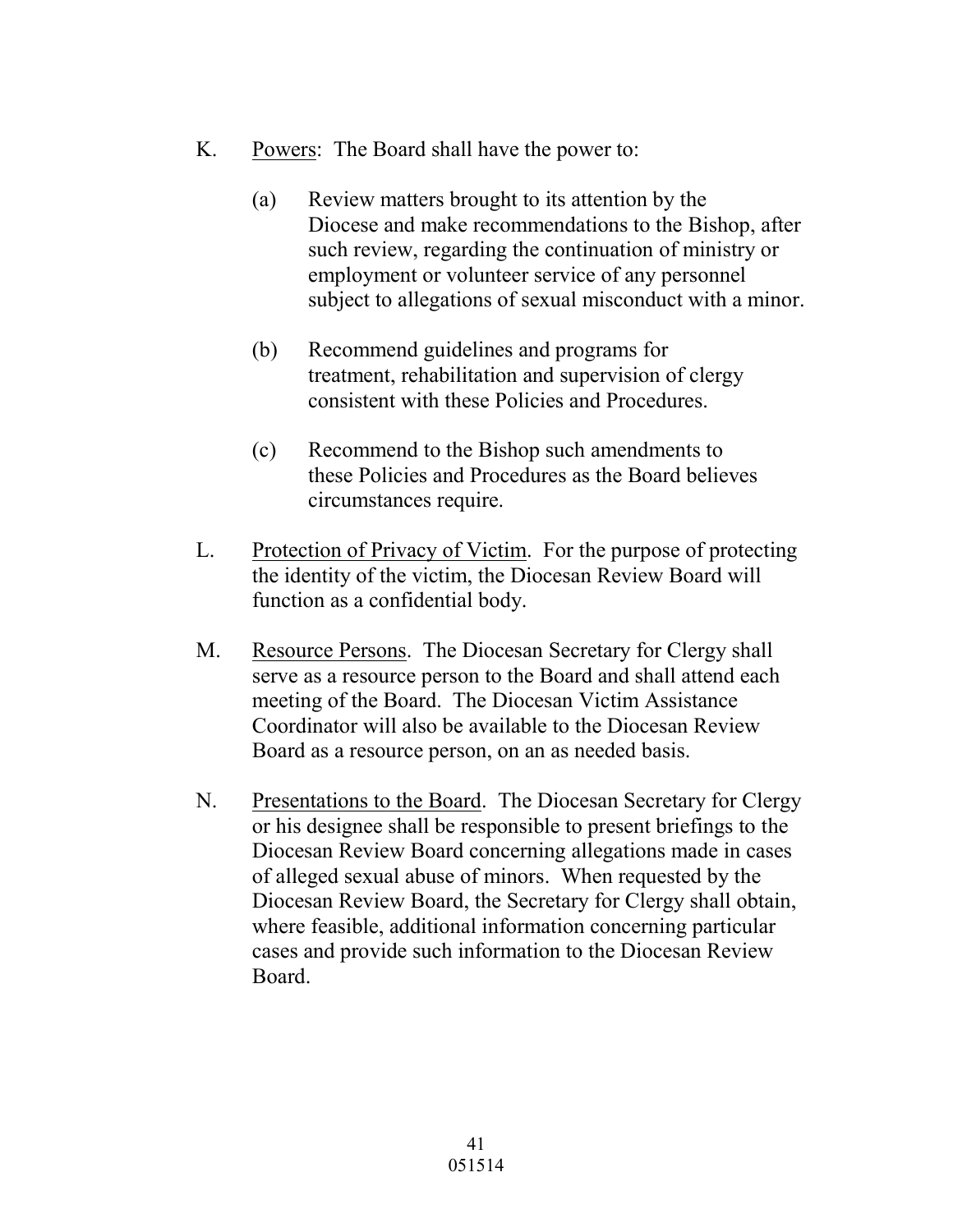### **SECTION VIII**

### **EDUCATION, SCREENING AND ASSIGNMENT TO MINISTRY**

A. Education and Screening. The Diocese shall periodically review and augment ongoing programs for the continuing education of personnel in matters related to sexual misconduct with minors. Criminal history checks and background checks will be done.

B. Certification. Diocesan clerics, and other individuals by policy of the Diocese, shall be required to certify in writing that they have either attended a presentation on, or have read, the Diocesan "Policies and Procedures Regarding Alleged Sexual Abuse of Minors". The certification will be maintained in the personnel files of such personnel.

C. Relationship with Religious Communities. The Diocese shall establish a protocol applicable to religious communities whose members maintain or seek faculties to work in the Diocese. The protocol shall state:

 1. The community will abide by the Diocesan "Policies and Procedures Regarding Alleged Sexual Abuse of Minors".

 2. The community must provide a copy of its own policies and procedures to the Bishop, and safe environment training.

 3. As to each candidate presented for service in the Diocese, the presenting community shall provide a written statement about such candidate's status, background, character and reputation. In the case of any incident of sexual misconduct with a minor, the presenting community shall include in the written statement a comprehensive report of the allegation and its disposition.

D. Extern Clergy. The Diocese shall periodically review and, if necessary, revise its policies affecting extern clerics who seek or maintain faculties in the Diocese. Such policies shall require the extern cleric's proper ordinary to certify that he is unaware of anything in the extern cleric's background which would render him unsuitable to work with minors. In the case of any history of such potential extern cleric involving sexual misconduct with a minor, the extern cleric's proper ordinary shall